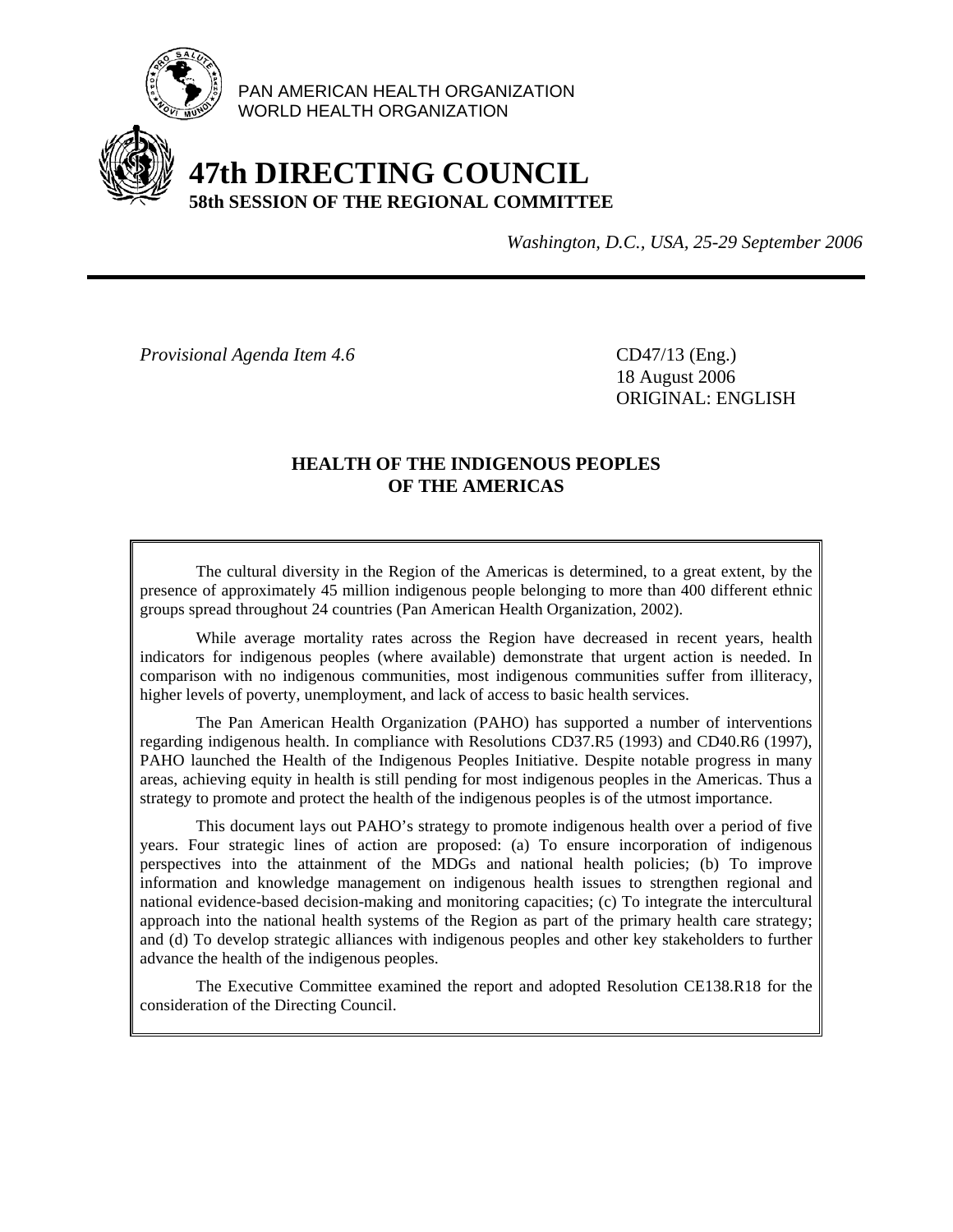# **CONTENTS**

#### Annexes:

| Annex A:    | Indigenous Population Estimates in the Americas in Total and As a       |  |  |  |
|-------------|-------------------------------------------------------------------------|--|--|--|
|             | Percent of the Total of the Population in Selected Countries            |  |  |  |
| Annex B:    | ILO Convention (No. 169) Concerning Indigenous and Tribal Peoples in    |  |  |  |
|             | Independent Countries. Part V. Social: Security and Health              |  |  |  |
| Annex $C$ : | Millennium Development Goals and Inequities                             |  |  |  |
| Annex $D$ : | Progress in Technical Cooperation                                       |  |  |  |
| Annex E:    | Objectives of the Second International Decade of the World's Indigenous |  |  |  |
|             | Peoples                                                                 |  |  |  |
| Annex F:    | Measuring the Progress of the Proposed Strategic Lines of Action.       |  |  |  |
|             | <b>Baseline and Target Indicators</b>                                   |  |  |  |
| Annex $G$ : | Budget Action Plan 2006-2011                                            |  |  |  |
| Annex $H$ : | Glossary                                                                |  |  |  |
| Annex I:    | <b>Resolution CE138.R18</b>                                             |  |  |  |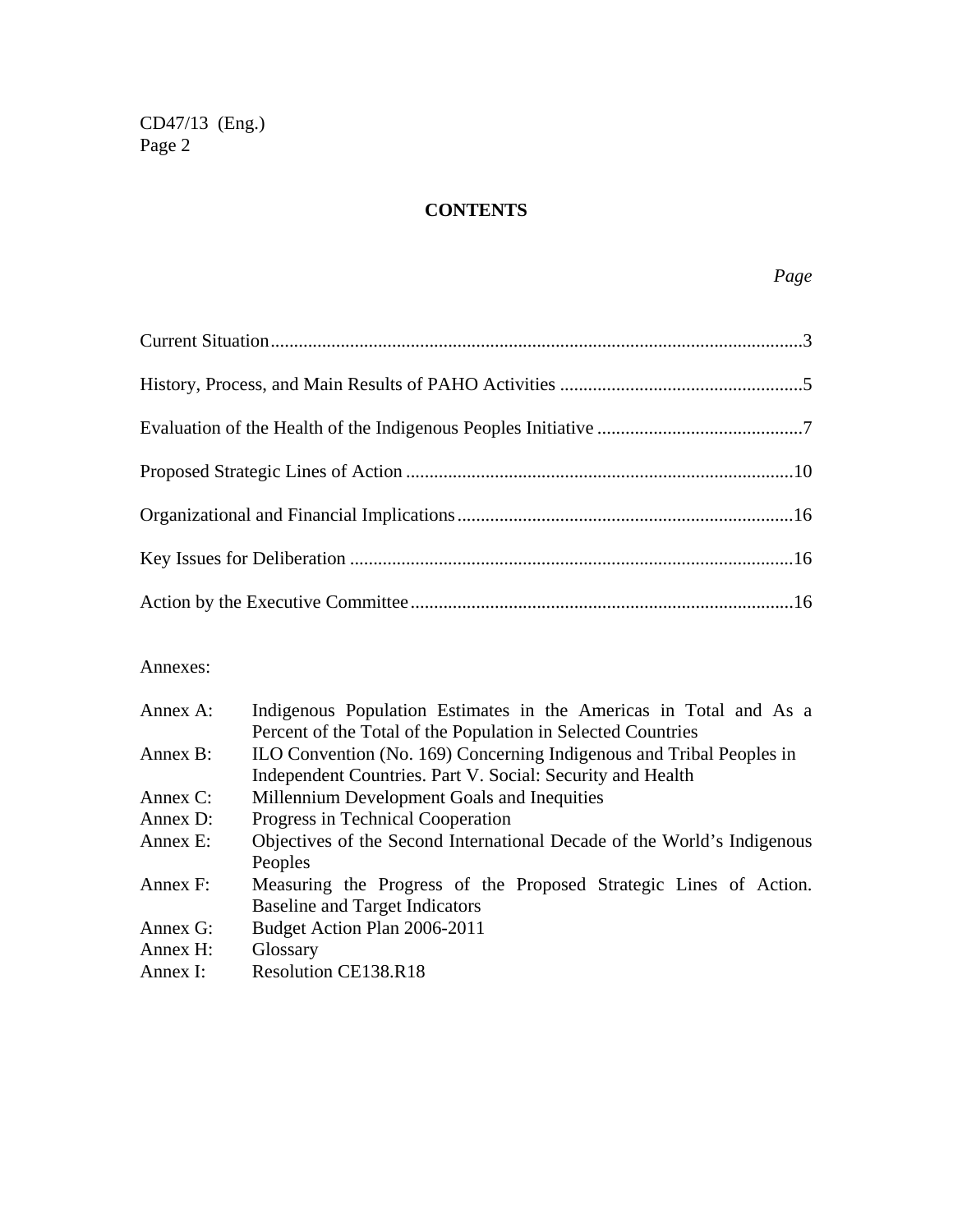## **Current Situation**

1. Between 45 and 50 million indigenous people belonging to more than 400 unique ethnic groups live in the Americas today. Comprising almost 10% of the total population and 40% of the rural population of Latin America and the Caribbean (Inter-American Development Bank 2003, PAHO 2004), indigenous peoples add considerable vibrancy and diversity to the 24 countries in which they live, and they safeguard much of the Western Hemisphere's cultural heritage and biodiversity (Annex A). Despite their invaluable contributions, indigenous peoples are highly vulnerable within the nations they inhabit, and their human rights, as well as their social, political, and economic equality, are compromised or denied.

2. The incidence of poverty and extreme poverty is much higher among indigenous groups in the Americas than among nonindigenous groups. This poverty is intertwined with other complicating factors such as significantly higher illiteracy levels, unemployment, lack of access to or availability of social services, human rights violations, displacements due to armed conflicts, and environmental degradation.

3. Traditionally, indigenous populations have suffered from disproportionately high rates of maternal and infant mortalities, malnutrition, and infectious diseases. However, as these populations become more mobile, less isolated, increasingly urban, and located in border areas, chronic disease and issues such as use of drugs and alcohol, suicide, sexually transmitted diseases, and loss of influence of traditional health practices have become increasingly important.

4. Although their disease burden and transitional-stage epidemiological profile is similar to other disadvantaged groups in the Region, their poor health status is compounded by discrimination and inequity within the health system. Indigenous populations comprise the majority in several countries and geographic areas, but 40% of the indigenous population lacks access to conventional health-related services and 80% rely on traditional healers as their principal health care providers. This situation is compounded by inequalities related to gender, and indigenous women in particular face challenges in obtaining quality health care regarding reproductive health.

5. Although low quality health service provision exists in many developing country contexts, these issues are more acute in areas inhabited by indigenous peoples. Persistent issues of poor quality service provision such as limited staff competency, noncompliance with evidence-based treatment protocols, medication shortage and poor staff retention are common in many of the remote locations in which indigenous peoples live. Additionally, geographic barriers prevent the indigenous from gaining access to health care due to distance, means and affordability of transportation, and seasonal geographic isolation. Although health care services are largely free to indigenous peoples, the *real* cost of care,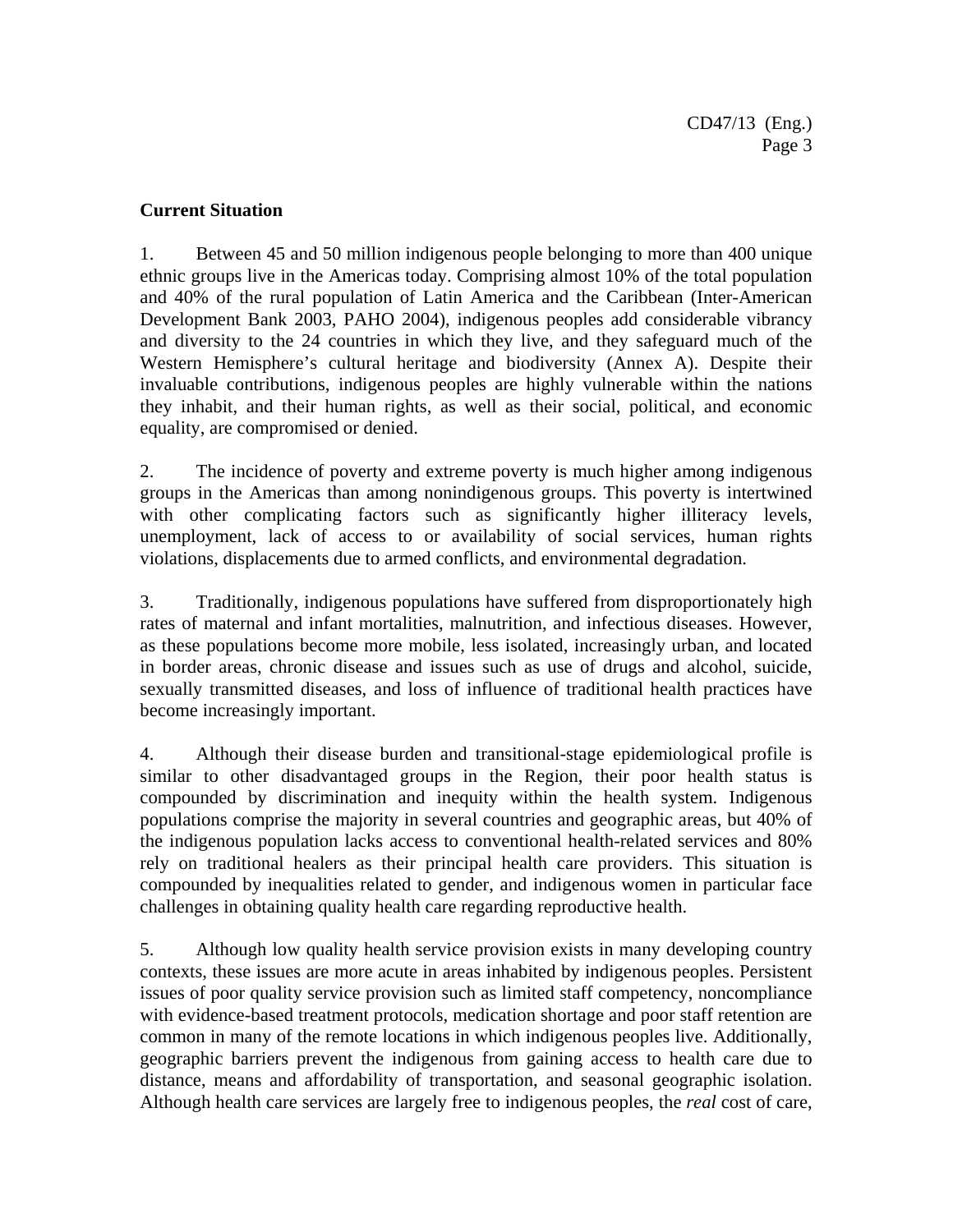including the out-of-pocket costs of transportation, food, accommodation, family care, medication, and loss of workdays, poses a threat to health care access.

6. Cultural barriers present the most complicated challenge since there is little understanding of the social and cultural factors deriving from the knowledge, attitudes, and practices in health of the indigenous peoples. The bias towards Western medicine and intervention can be offensive or inappropriate for practitioners of traditional medicine. Finding health staff that speaks and understands indigenous languages is difficult, and poor communication between providers and clients at all levels compromises access to quality care. Moreover, indigenous people are often discriminated against in health centers by nonindigenous staff; and both fear and distrust caused by the attitudes and behaviors of health care workers prevent indigenous people from seeking the health care they need. For example, traditional beliefs and practices related to child birth are frequently not respected in institutional settings.

7. At the policy level, consistent indigenous participation is not part of the formulation and implementation of these efforts as stated, for instance, by Convention 169 of the International Labor Organization (Annex B). The lack of vital statistics or breakdown by ethnic groups, gender, and age makes the generation of policies and managerial processes based on evidence more difficult, which jeopardizes the formulation of priorities and appropriate monitoring and evaluation systems for indigenous populations. National policies and international agreements guide some countries in their development of indigenous-focused programs and designate funding specifically for indigenous social services. However, implementation of these policies is largely uncoordinated and does not include consistent indigenous participation in the formation or implementation of these efforts. Lack of communication, as well as the disintegration and duplication of efforts at all levels, impede the dissemination of lessons learned and restrict the systematization and use of information to deliver end products to society. In addition, issues such as collective property rights, patents, biodiversity protection, and conservation have not adequately been addressed.

8. Aware of health disparities, countries committed themselves to reducing gaps through the achievement of the Millennium Development Goals (MDGs) in the year 2000. However, evaluations in the Americas and recent projections show that although there have been some gains in the health sector, expected results will not be reached in time or form, especially among indigenous populations, unless certain current strategies are reoriented (Annex C). For instance, poverty reduction and economic development strategies do not consider indigenous identities, world views, and cultures; the right to self-determination; the right to control their territories and resources; and the indigenous peoples' holistic perspective of health. Currently, the assessment of progress toward the MDGs is based on averages but not disaggregated data; the progress (or lack thereof) of indigenous populations is, therefore, lost in the calculations.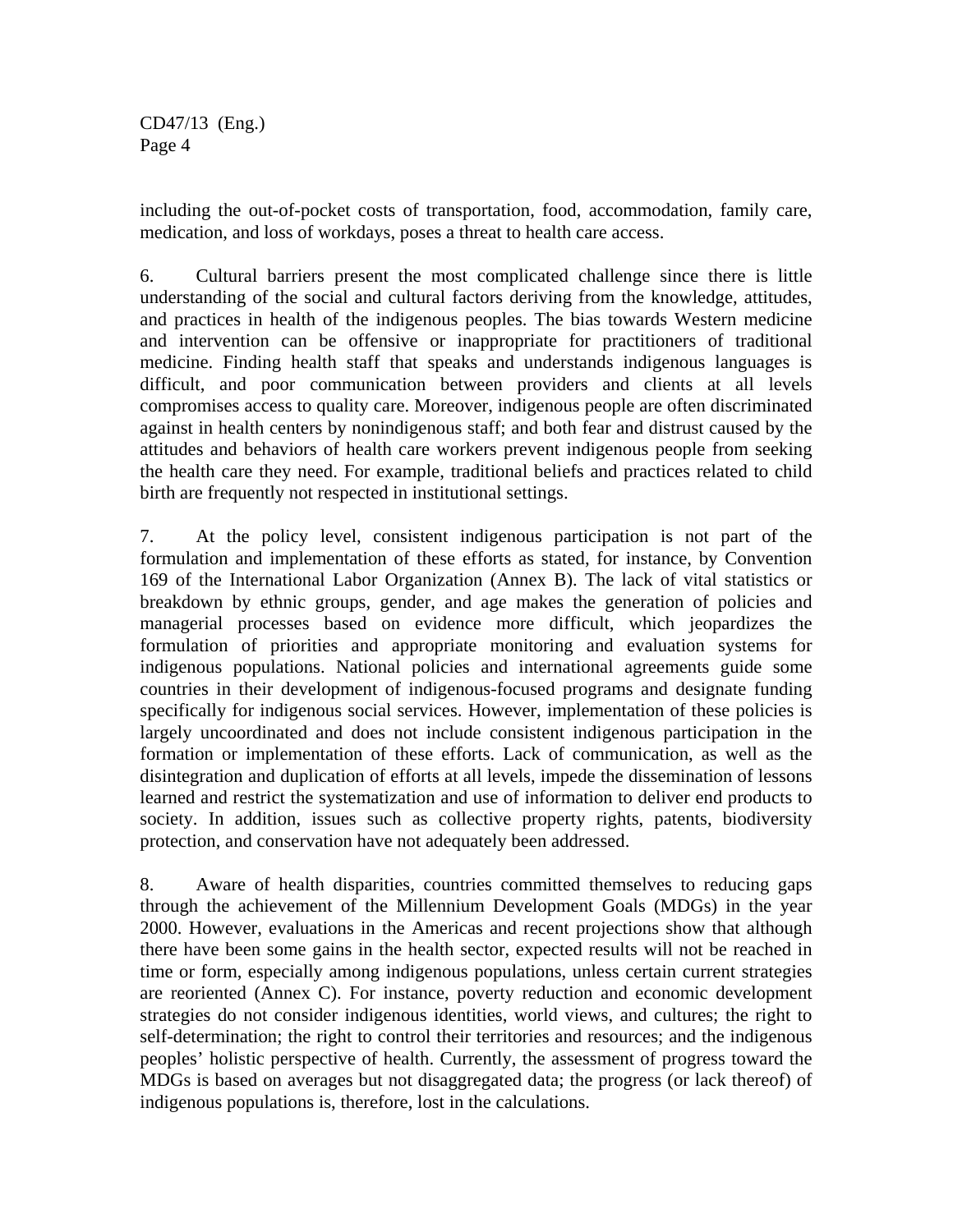9. The dynamic economic and social changes that transformed much of Latin America over the last decades largely ignored the needs of indigenous peoples, and both their health and socioeconomic development remain poor. As links between health and economic development are clear, interventions that increase access to quality health care for indigenous people should be prioritized and immediate action taken for both shortterm and long-term improvements in their health and quality of life. Working with indigenous populations is sensitive in nature and requires that adequate respect be demonstrated towards indigenous societies and culture, especially regarding the legacy of both historical conflicts and colonization.

## **History, Process, and Main Results of PAHO's Activities**

10. In 1992, the Subcommittee on Planning and Programming proposed a more careful consideration of the health and well-being of the indigenous peoples in the Americas. Following a consultation workshop held in Winnipeg, Canada, with the participation of representatives of indigenous populations, governments and others from 18 countries, recommendations were incorporated into a proposal, the Health of Indigenous Peoples Initiative, which was subsequently presented to the Governing Bodies of the Organization and approved at the 37th Directing Council (1993).

11. The recommendations of the Winnipeg workshop and Resolution CD37.R5, ratified in 1997, establish five principles for work with indigenous communities; these principles guided the work, provided criteria for monitoring, and established the basis for evaluation at the end of the International Decade of the World's Indigenous People (1995-2004) in 2004. The principles are:

- The need for a holistic approach to health
- The right to self-determination of indigenous peoples
- The right to systematic participation
- Respect for and revitalization of indigenous cultures
- Reciprocity in relations.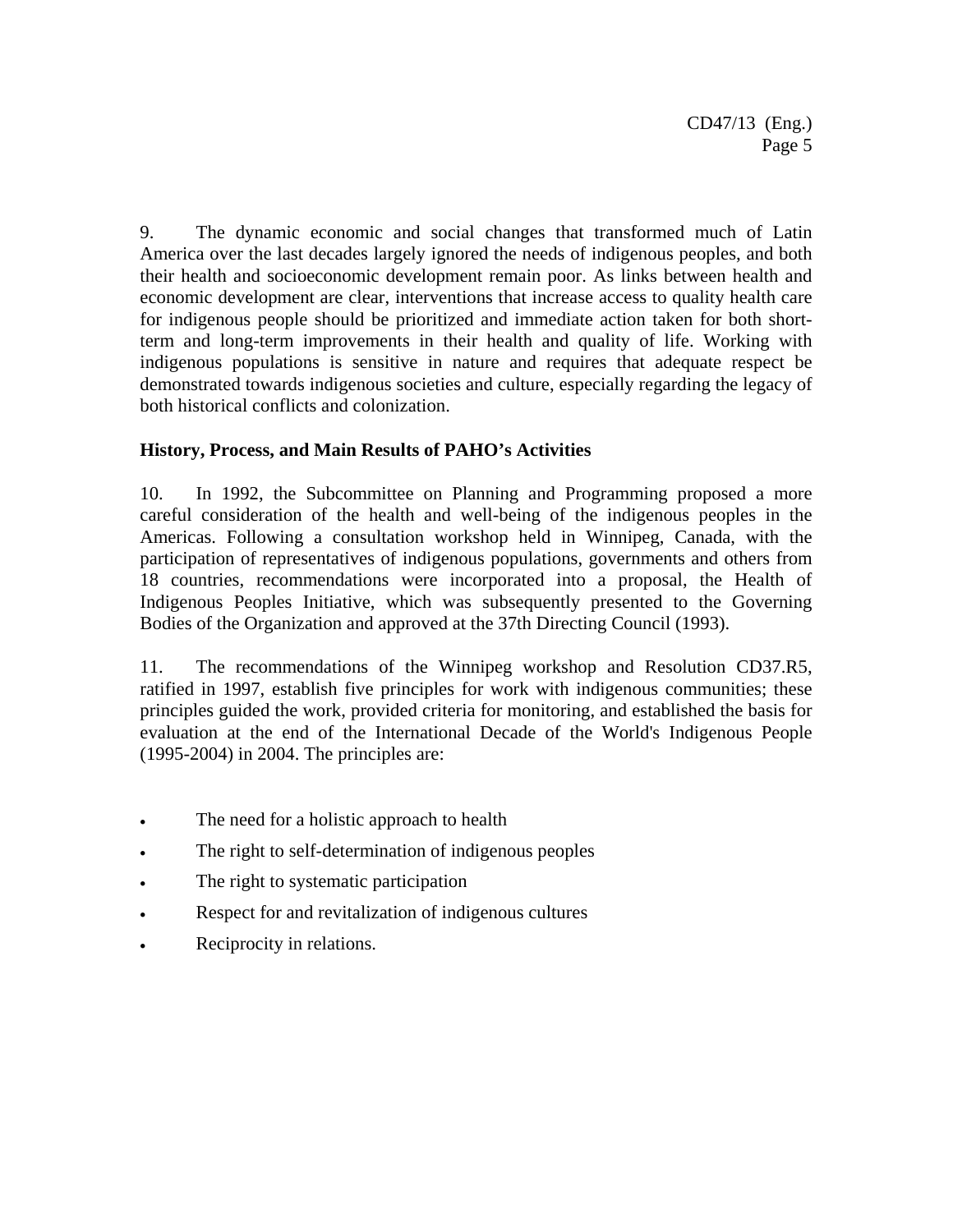#### **A Summary of the Health of Indigenous Peoples Initiative**

*Goal***:** To improve the health of the indigenous peoples.

*Purpose***:** In collaboration with the indigenous peoples themselves, to find realistic and sustainable solutions to the serious problems of poor health and substandard living conditions that are the reality of many of the indigenous peoples throughout the Region.

*Lines of work***:** National policies and international agreements, networks of interinstitutional and intersectoral collaboration; primary health care and intercultural approach to health; and information analysis, monitoring, and management.

*Strategies***:** (a) to promote joint efforts and shared responsibility by PAHO and its Member States and the indigenous organizations and communities, in conjunction with national and international agencies and organizations (governmental and nongovernmental); (b) to develop adequate knowledge and information based on experiences, as well as making it possible to systematically store the knowledge and information gained through experience; (c) to formulate proposals that respond both to particular situations and contexts which vary from country to country and develop approaches according to common issues at regional levels with the involvement of the entire Organization and all Member States in this process.

*Areas of Work***:** Building capacity and alliances; working with Member States to implement national and local processes and projects; projects in priority programmatic areas; strengthening traditional health systems; and scientific, technical, and public information.

12. Taking into consideration indigenous resources, perspectives, practices, therapies and medicine, as well as concrete experiences in Member States, PAHO has been working to implement the above Initiative. Details of PAHO's technical cooperation actions are included in Annex D.

13. More recently, PAHO carried out several events which had substantial repercussions in the progress of the technical cooperation:

- (a) The evaluation of the Health of the Indigenous Peoples Initiative within the framework of the International Decade of Indigenous Peoples of the World;
- (b) The Strategic Planning Workshop regarding Health of the Indigenous Peoples (held in October 2005 in Panama), where 19 experts from ministries of health, academic institutions, indigenous organizations, and PAHO reviewed the first version of the new lines of action, and
- (c) The Regional Meeting "Health of the Indigenous Peoples of the Americas: Achievements and Future Directives" (held in December 2005 in Nicaragua), where experts presented the regional and national evaluations of the Initiative.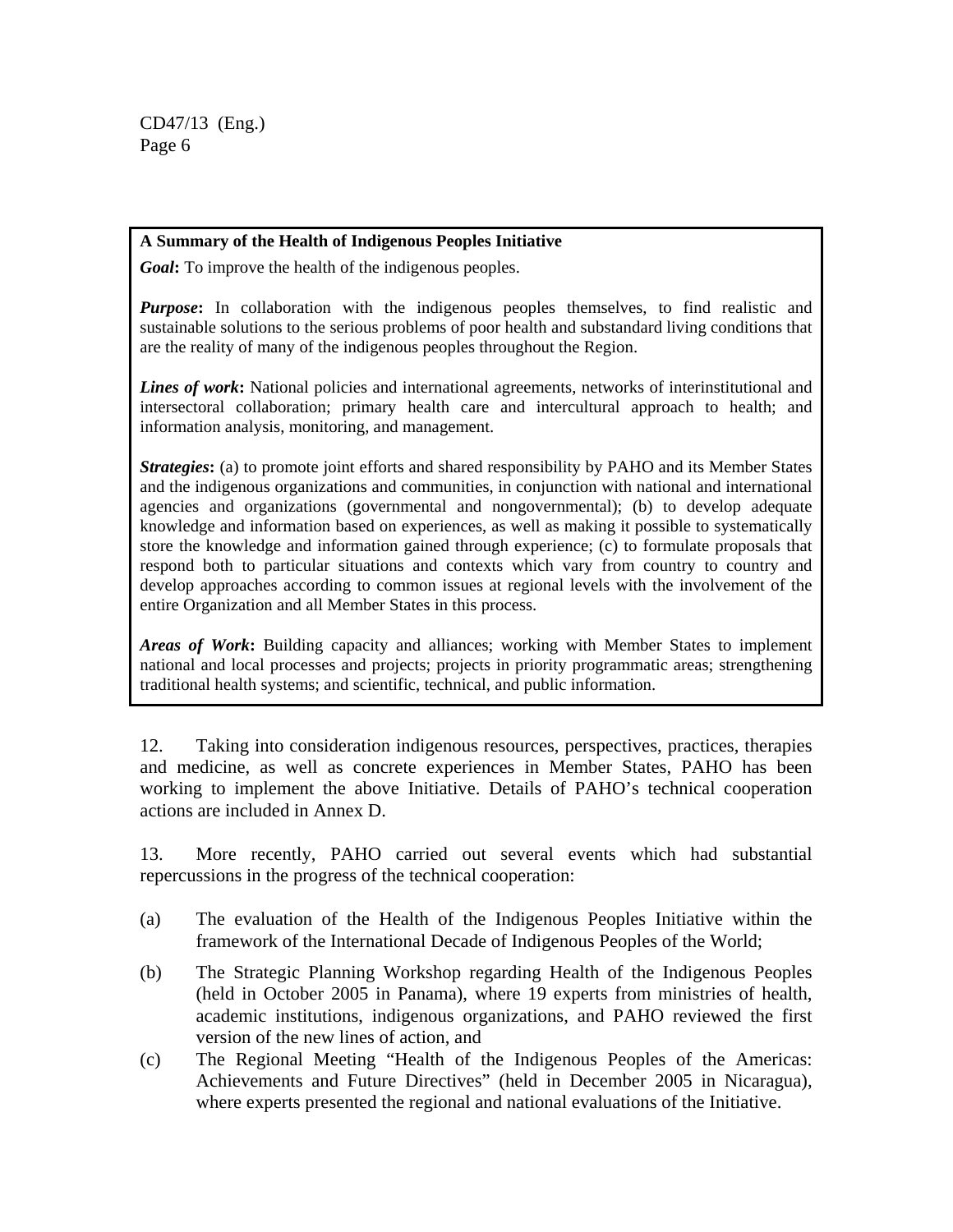14. The recommendations of indigenous experts, public health officials, and PAHO advisors who took part in these processes resulted in a reorientation of the strategic and programmatic lines of action of the Initiative.

## **Evaluation of the Health of the Indigenous Peoples Initiative within the framework of the International Decade of Indigenous Peoples of the World**

15. The evaluation, in which 19 countries participated, displayed a range of achievements and challenges including (see Table 1):

- (a) Countries claim to have at least a general legal directive as a policy framework on the indigenous peoples. However, the process and impact of implementing these policies is limited, particularly in relation to compliance with the MDGs, as none of them take into account the social and economic disparities in areas where the indigenous peoples live.
- (b) Most countries have implemented policies or replicated experiences that promote the incorporation of indigenous perspectives, therapies, and medicines into the national health system. Several countries have considered the topic fragmentally, whereas others have undertaken a more widespread observation of the intercultural approach to health through specific projects.
- (c) Most countries report the existence of technical units dedicated to indigenous health affairs in their ministries of health. However, several of these units do not have the political support, staff, or adequate budgets to respond to the demands for technical cooperation.
- (d) All of the 19 participating countries report the presence of national programs/projects regarding the health of indigenous peoples. However, in general terms, these initiatives are mainly benefiting geographical areas that already have good access to health services.
- (e) Although studies and estimates have been set forth, there is not an adequate characterization of the indigenous peoples of the Region, and certainly not a reliable system of information, monitoring, and evaluation of their health conditions.
- (f) When reporting on mechanisms for developing technical capacity in terms of the health of indigenous peoples, 6 participating countries report programs dedicated to research. Only 5 of the 19 countries report having scholarships specifically for indigenous students to pursue tertiary education.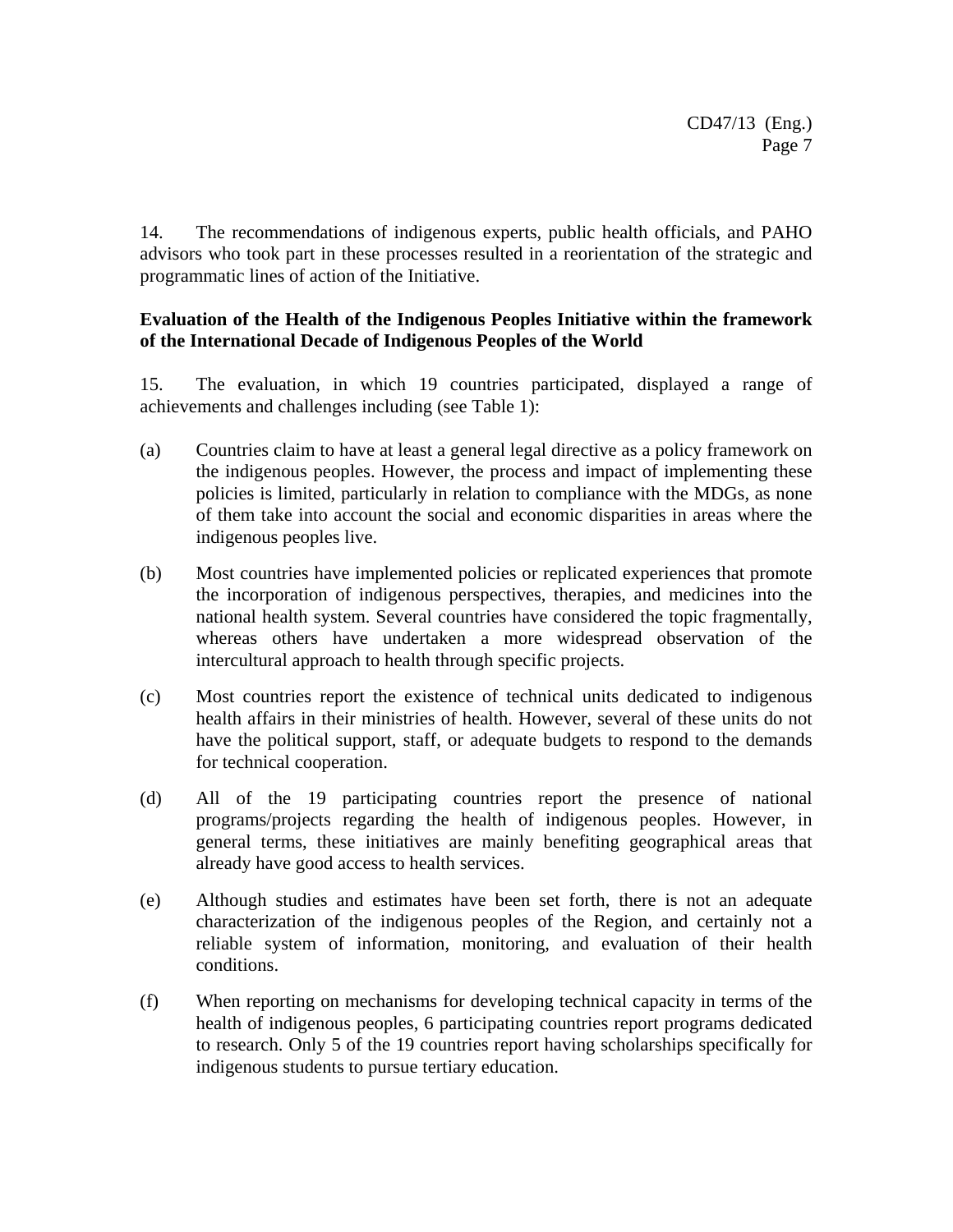- (g) Most countries describe the existence of local networks on malaria, children's health, maternal mortality, HIV/AIDS, and water and sanitation. However, at subnational levels, coordination among different indigenous health networks and programs/projects is limited.
- (h) Despite laudable efforts, there is still little national or subregional coordination on indigenous health issues and initiatives.

Table 1 Results from Country Evaluations of the Initiative

| No. of countries that signed and ratified Resolutions CD37.R5 and CD40.R6: 35 |    |
|-------------------------------------------------------------------------------|----|
| No. of countries with indigenous populations:                                 | 24 |

No. of countries that participated in the evaluation of the Health of the Indigenous Peoples Initiative: 19

| <b>Countries</b> |               |                                                                 |  |  |
|------------------|---------------|-----------------------------------------------------------------|--|--|
| <b>Percent</b>   | <b>Number</b> | Category                                                        |  |  |
| 100              | 19            | Public policies that promote the well-being of the indigenous   |  |  |
|                  |               | peoples                                                         |  |  |
| 95               | 18            | Technical indigenous health units in the ministries of health   |  |  |
| 100              | 19            | National projects on health of the indigenous peoples           |  |  |
| 84               | 16            | Local networks or topics                                        |  |  |
| 79               | 15            | Policies and experiences on the incorporation of the prospects, |  |  |
|                  |               | therapies, and indigenous medicines in the national health      |  |  |
|                  |               | systems                                                         |  |  |
| 32               | 6             | Research programs                                               |  |  |
| 26               | 5             | Fellowships for indigenous students and professionals           |  |  |
| 53               | 10            | Approximation to the development of information systems,        |  |  |
|                  |               | monitoring, and evaluation in health that incorporate the       |  |  |
|                  |               | variable of ethnic group                                        |  |  |

16. In addition, the country evaluation reports reveal a number of barriers to PAHO's continued work to promote the health of indigenous peoples, including:

- (a) Lack of intercultural training for health care workers and for other crucial decision-makers.
- (b) High level political and economic decisions made without participation of the indigenous peoples.
- (c) Persistent poverty and lack of access to land.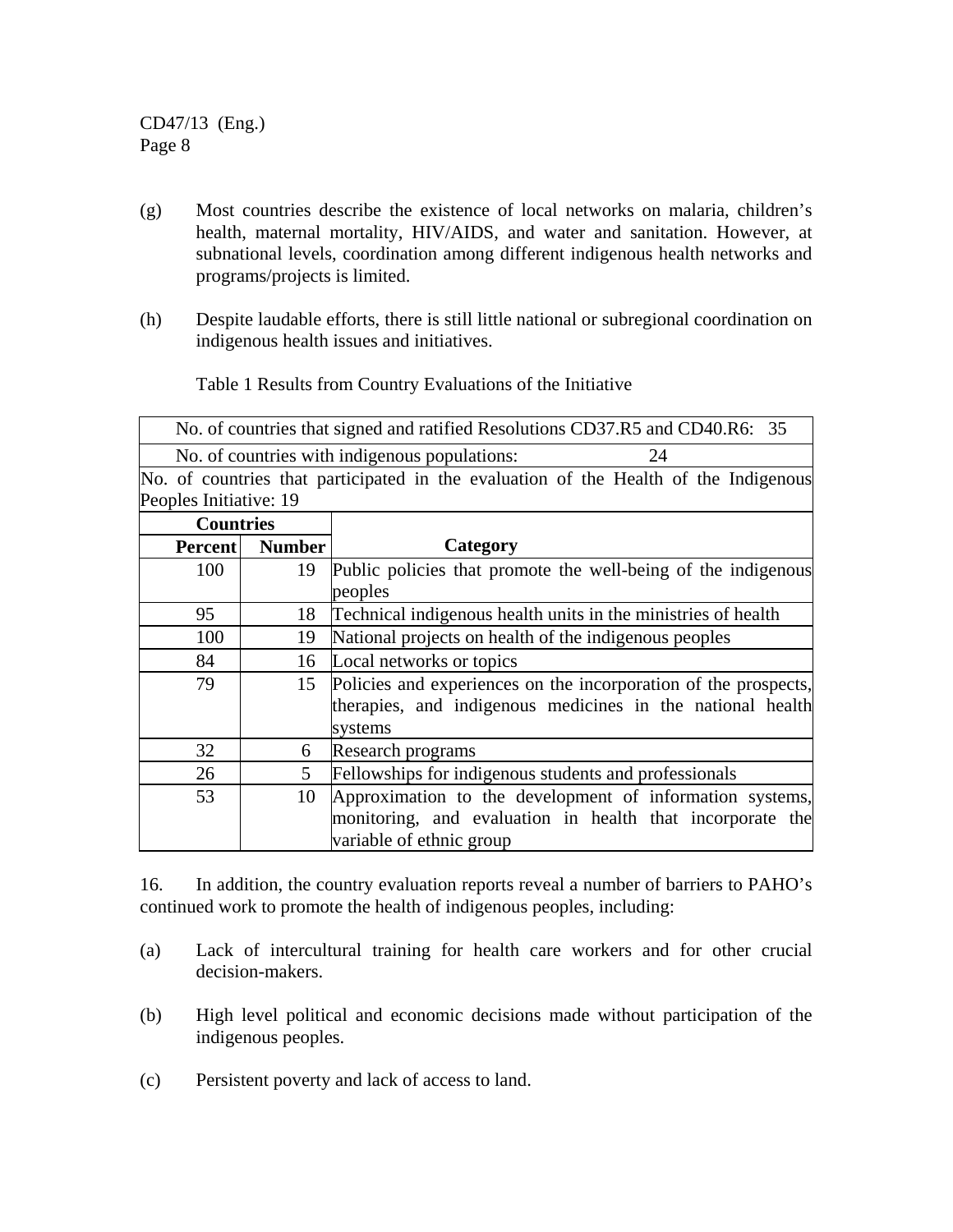- (d) Stagnant economic development of the poorest nations, which impacts mainly the most vulnerable population groups such as the indigenous peoples.
- (e) Fragmentation, rivalries, and power struggles among the different leaderships and organizations that represent the indigenous communities.

17. Because of their sustained struggle, the indigenous peoples are now more visible than before. PAHO has supported the integration of the voice of the indigenous into the policy-making arena, leading to increased participation of indigenous groups in a number of agreements, covenants, and articles of political constitutions. Indigenous participation in the democratic processes has resulted in the self-management of a few local governments, some of which are led by indigenous leaders and show a high level of popular participation.

18. Finally, and from PAHO's organizational and programmatic perspective, the lessons learned include:

- (a) PAHO has been able to build legitimacy among the indigenous peoples through work that has stressed close consultation and collaboration with indigenous representatives and communities.
- (b) Resource mobilization efforts have been less successful than anticipated. Emphasis by donors on vertical and programmatic interventions has inhibited funding for comprehensive and integrated projects to address the health needs of the indigenous communities.
- (c) The Initiative's lack of a specific organizational structure at PAHO has restricted not only the progress of developing technical cooperation at the pace it was needed but also its ability to mobilize additional financial resources.
- (d) Few countries routinely collect and analyze vital or service statistics by ethnic group, so it has been difficult to develop good baseline data for countries and to have an adequate assessment of the health and living conditions of the indigenous peoples of the Region. This has limited the Initiative's strategic planning and processes reorientation.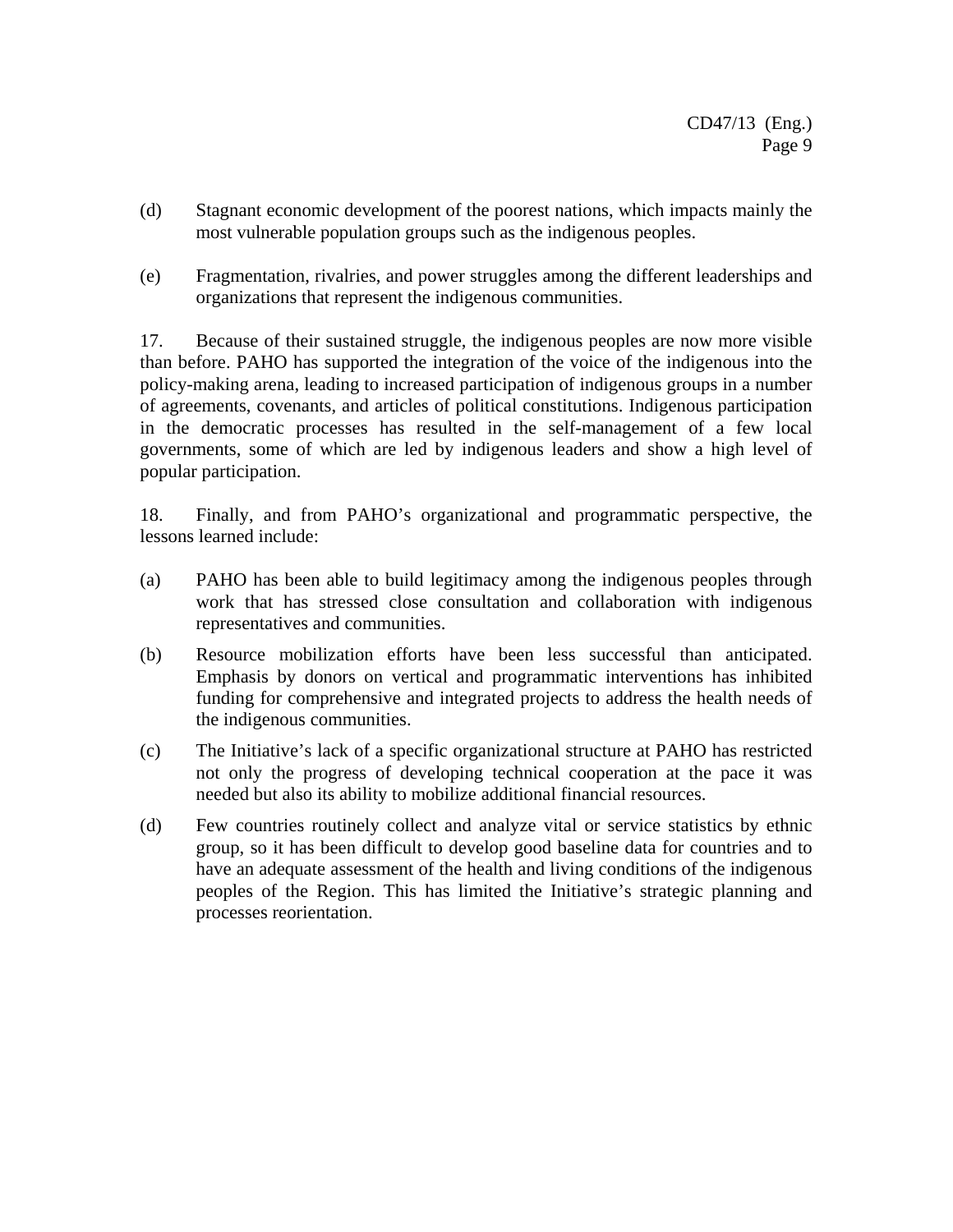## **Proposed Strategic Lines of Action**

19. In December 2004, the General Assembly of the United Nations Permanent Forum of Indigenous Issues adopted a resolution (A/RES/59/174) for a Second International Decade of the World's Indigenous Peoples (2005 – 2015). The objectives of this second U.N. decade are detailed in Annex E.

20. In this context, the growing demand for technical cooperation in the matter of indigenous peoples' health emphasizes the need for strategic restructuring. The healthrelated MDGs are now an integral part of PAHO/WHO's priorities and are connected with its commitment to health equity between and within countries, the provision of quality health services, the improvement of health conditions in vulnerable and underserved populations, and the development of health policies with measurable outcomes. They are part of the national health development process and rely on the degree of extension of social protection in health (Resolution CE134.R8). The renewed approach to primary health care (PHC) is viewed as an essential condition for meeting the commitments of the Millennium Declaration, addressing the social determinants of health, and achieving the highest attainable level of health for everyone (Document CD46/13).

21. Acknowledging the priorities of the indigenous peoples, PAHO recognizes the urgent need to identify innovative and respectful ways of working with the indigenous representatives and to show clear results that can demonstrate the reduction of barriers of access to quality health care in the communities. In developing these strategic lines of action, PAHO has undertaken a careful and thorough consultative process with the indigenous peoples, national governments, academic institutions, public health professionals, and others.

22. Specifically, the following strategic lines of action are proposed for PAHO's technical cooperation:

- (a) To ensure incorporation of indigenous perspectives into the attainment of the MDGs and national health policies;
- (b) To improve information and knowledge management on indigenous health issues to strengthen regional and national evidence-based decision-making and monitoring capacities;
- (c) To integrate the intercultural approach into the national health systems of the Region as part of the primary health care strategy; and
- (d) To develop strategic alliances with indigenous peoples and other key stakeholders to further advance the health of the indigenous peoples.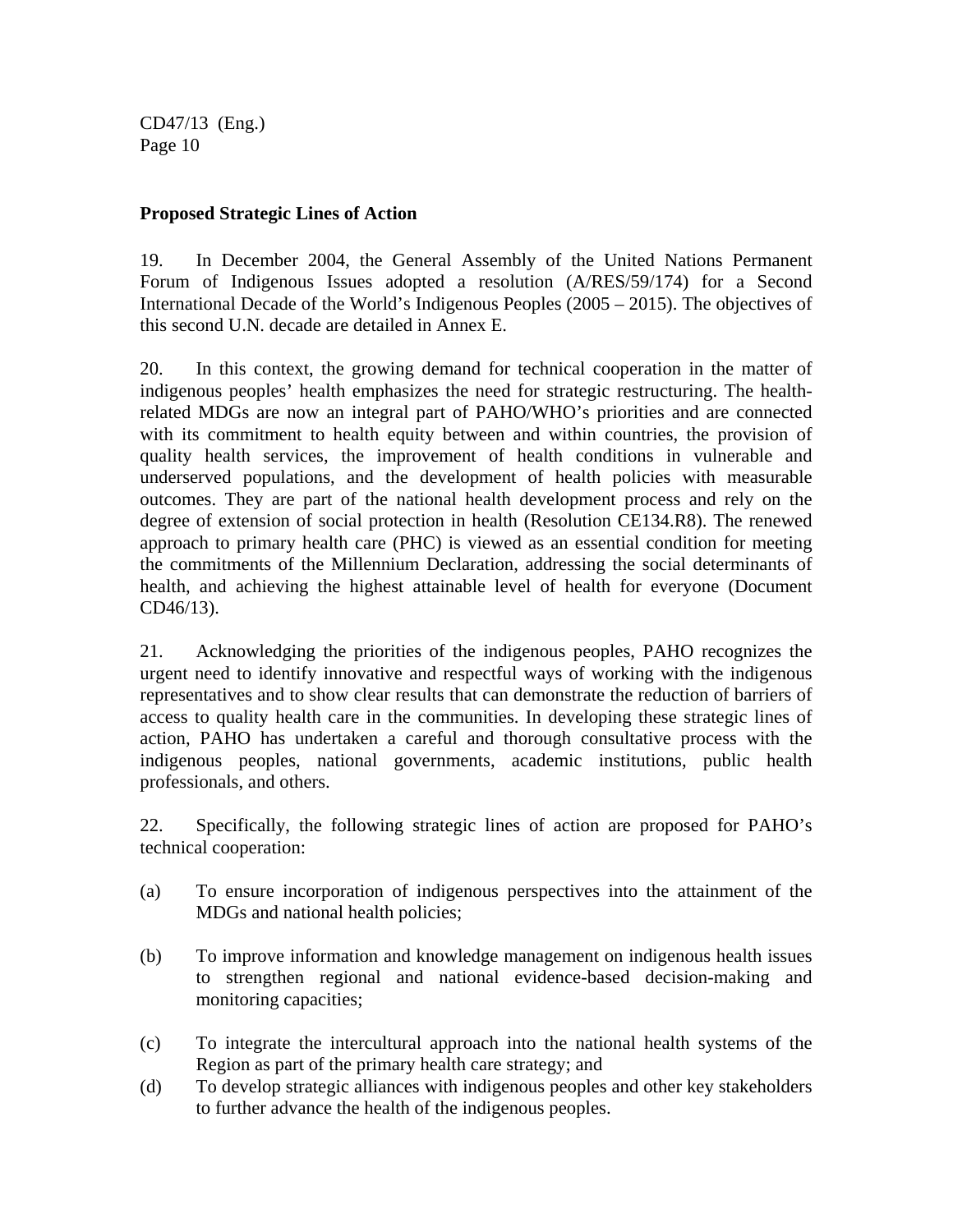23. The proposed strategic lines of action have a time horizon of five years, between 2007 and 2011. Annex F includes baseline and target indicators.

Strategic Line of Action 1: To ensure incorporation of indigenous perspectives into the attainment of the MDGs and national health policies.

## *Objective*

• To support countries in implementing international agreements through the formulation, development, and evaluation of public policies for the benefit of the indigenous peoples and the strengthening of health systems oriented towards the achievement of the MDGs.

#### *Indicators*

(a) Number of countries with legislation addressing the right to the highest attainable standard of physical and mental health and health related rights of the indigenous peoples consistent with WHO Constitution, international and regional human rights treaties ratified by PAHO Member States and international standards as applicable in the context of indigenous peoples' health.

(b) MDG progress indicators for indigenous health agreed upon with indigenous peoples and disaggregated by ethnicity, gender, and age at the national and subnational levels.

(c) MDG progress indicators regarding the health of the indigenous peoples implemented at the subnational, national, and international levels.

#### *Activities*

24. Strategic Line of Action 1 will generate frameworks and instruments that incorporate indigenous perspectives and facilitate achievement of the MDGs and other directives. Specific activities will include:

(a) Support the formulation of legislation that emphasizes indigenous peoples' health, consistent with international human rights treaties and standards.

(b1) Develop a conceptual framework and tools to incorporate the holistic perspective of the indigenous peoples in addressing the MDGs and national policies.

(b2) Develop, in coordination with the indigenous peoples, a set of indicators to measure the progress of the execution of the MDGs.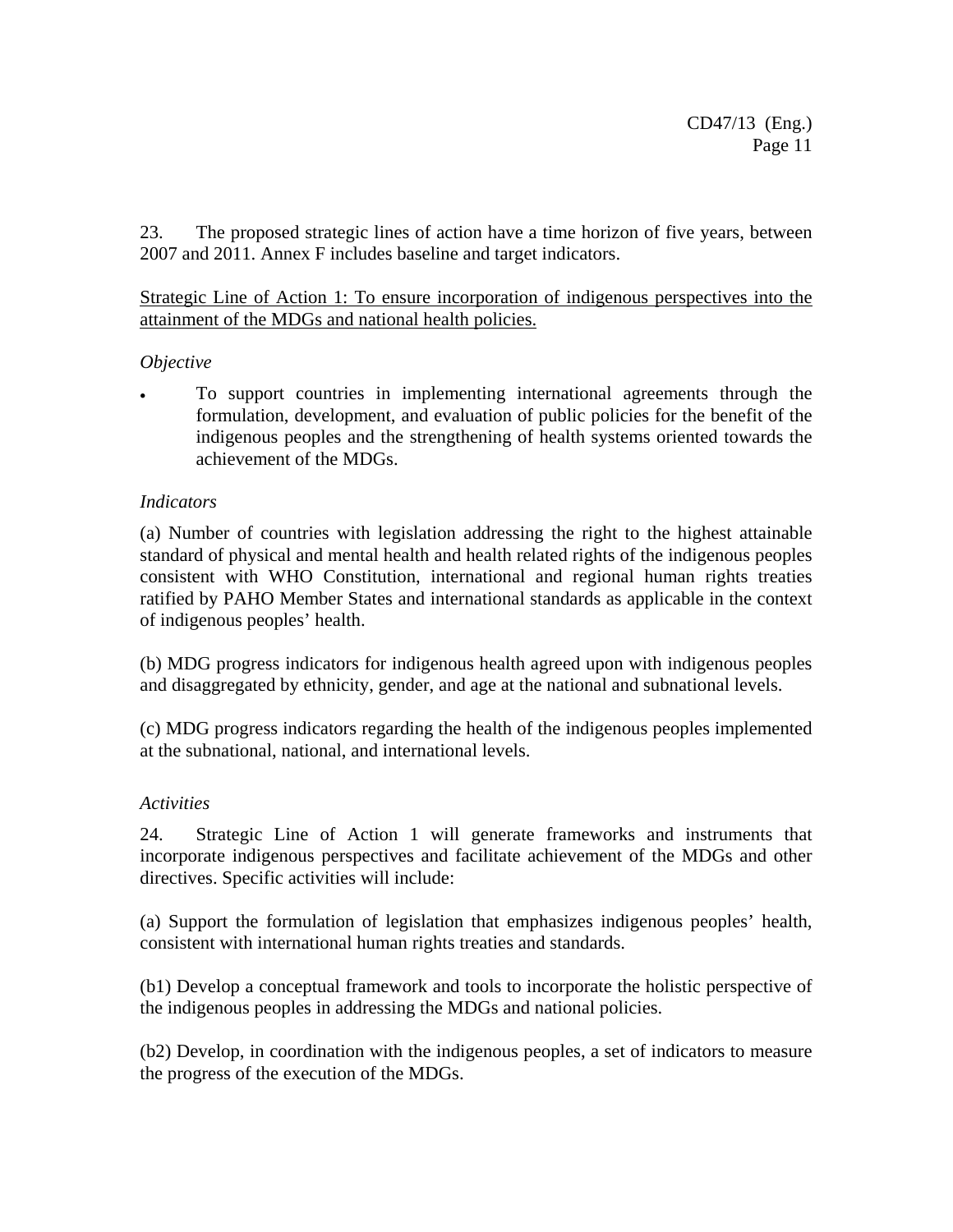(c1) Promote dialogue among national authorities, indigenous populations, and civil society concerning the effectiveness and cultural relevance of the policies and national programs toward the improvement of the health of the indigenous peoples.

(c2) Promote the fulfillment of the decisions of the Permanent Forum of the United Nations on Indigenous Issues regarding the attainment of the MDGs.

Strategic Line of Action 2: To improve information and knowledge management on indigenous health issues in order to strengthen regional and national evidence-based decision-making and monitoring capacities.

## *Objective*

• To develop systems for managing and sharing quantitative and qualitative evidence-based information in order to foster dynamic learning, decision-making and the formulation of priorities, as well as systems for monitoring and evaluating actions for improving the health of indigenous peoples, with special attention to respect, understanding, and protection of ancestral knowledge.

## *Indicators*

(a) Number of countries with indigenous populations having public health and vital statistics systems for monitoring and evaluating the health of indigenous peoples.

(b) Availability of a regional virtual library with data, conceptual frameworks, methodologies, and experiences relevant to the health of indigenous peoples and intercultural approaches to health care.

(c) Number of countries with operations research projects on issues such as the harmonization of indigenous and conventional health knowledge and practices linked with official and academic institutions.

(d) Availability of a training course on inequity, equality and nondiscrimination in access to and use of health services due to ethnicity consistent with international and regional human rights standards and treaties ratified by PAHO Member States such as the "International Convention on the Elimination of All Forms of Racial Discrimination",<sup>2</sup> among others.

(e) Incorporation of health of indigenous peoples into the next edition of the publication *Health in the Americas* (2007). *Activities*

25. Strategic Line of Action 2 will foster the systematization and analysis of available data for the incorporation of ethnicity, gender, and age variables into the national and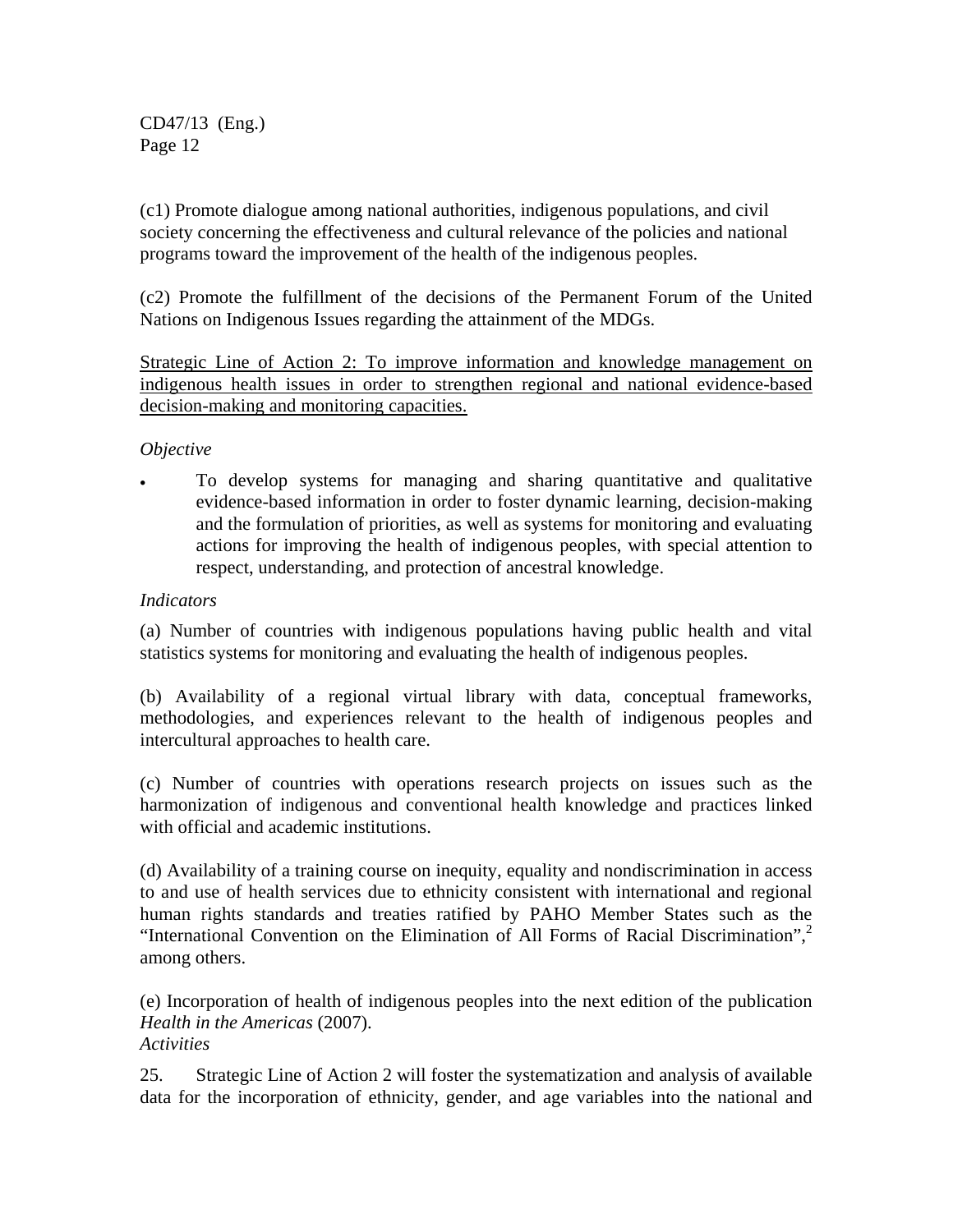subnational information, monitoring, and evaluation systems. At the same time crosscultural skills and analytical and managerial skills will be promoted for health care professionals. An operations research agenda will be developed to contribute to better understanding of the health of the indigenous peoples using, whenever possible, ancestral knowledge, as a referent. Specific activities will include:

(a1) Classify, update, and evaluate existing data on the health of indigenous peoples in order to develop a baseline with the current situation.

(a2) Develop methodological approaches, instruments, and indicators that incorporate ethnicity and gender variables into the public health and vital statistics systems of the countries.

(b) Develop a virtual library with data and publications on indigenous health.

(c) Promote operations research on issues such as the harmonization of indigenous and conventional knowledge and practices in addressing the health of the indigenous peoples.

(d) Develop and implement a training module on inequity and discrimination with regard to access to and use of health services due to ethnicity.

(e) Write and incorporate a section on the health of indigenous peoples into the next edition of the publication *Health in the Americas* (2007).

Strategic Line of Action 3: To integrate the intercultural approach into the national health systems of the Region in accordance with the primary health care strategy.

#### *Objective*

• To improve access to quality health care by indigenous peoples through the incorporation of indigenous perspectives, practices, and therapies into the national health systems in accordance with the primary health care strategy as well as principles of safety and efficacy of traditional practices in health.

#### *Indicators*

(a) Inventory of the Region's best practices for incorporating indigenous perspectives and practices into health systems.

(b) Number of countries with quality health services that provide culturally and linguistically appropriate health services

(c) Methodology to assess the safety and efficacy of indigenous traditional practices.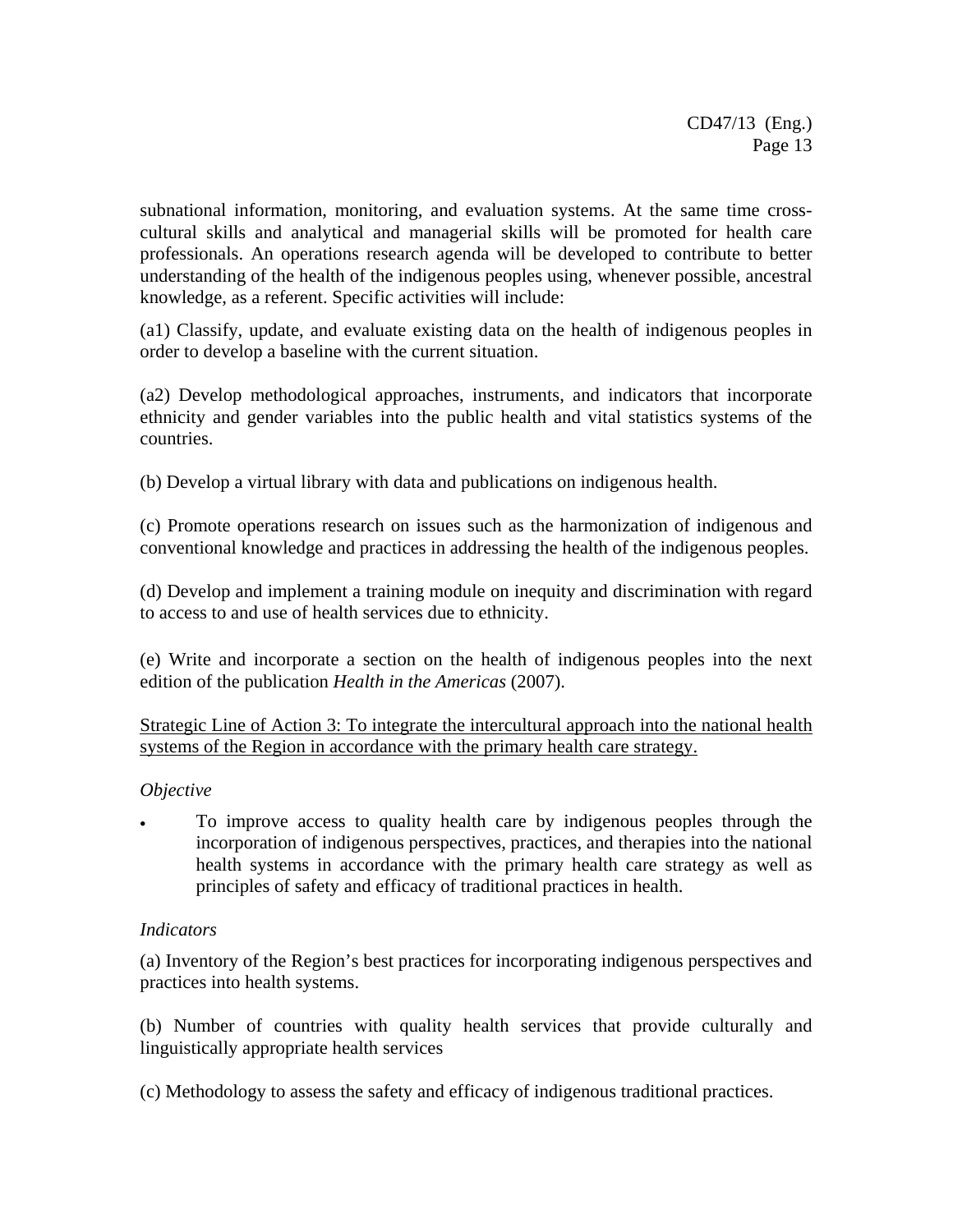(d) Existence of indicators of access to quality primary health care services developed and implemented at the national and subnational levels and disaggregated by ethnicity and gender.

## *Activities*

26. Strategic Line of Action 3 will systematize and analyze ongoing experiences, generate instruments and guidelines for establishing culturally and linguistically appropriate health services and priority programs in areas with indigenous populations. Present methodologies will be analyzed in order to evaluate the safety and efficacy of indigenous traditional practices and to encourage a cultural exchange oriented toward open dialogue and the harmonization of the indigenous health systems with conventional medicine. Specific activities will include:

(a) Develop an inventory of models of best practices concerning appropriate care to address the needs of indigenous populations, and highlight two of the models.

(b) Develop a system for identifying, evaluating, and monitoring traditional health practices using PHC principles and intercultural approaches to health.

(c) Develop and promote the use of protocols for assessing the safety and efficacy of culturally and linguistically appropriate interventions in key areas.

(d) Develop and evaluate indicators on access to quality health care services provided to indigenous populations.

Strategic Line of Action 4: To develop strategic alliances with indigenous peoples and other key stakeholders to further advance the health of the indigenous peoples.

#### *Objective*

• To develop networks that will benefit the health of indigenous peoples, strengthen indigenous leadership, and optimize financial and technical resources available in the countries through the development of advocacy strategies and negotiation techniques in order to improve public health among indigenous peoples.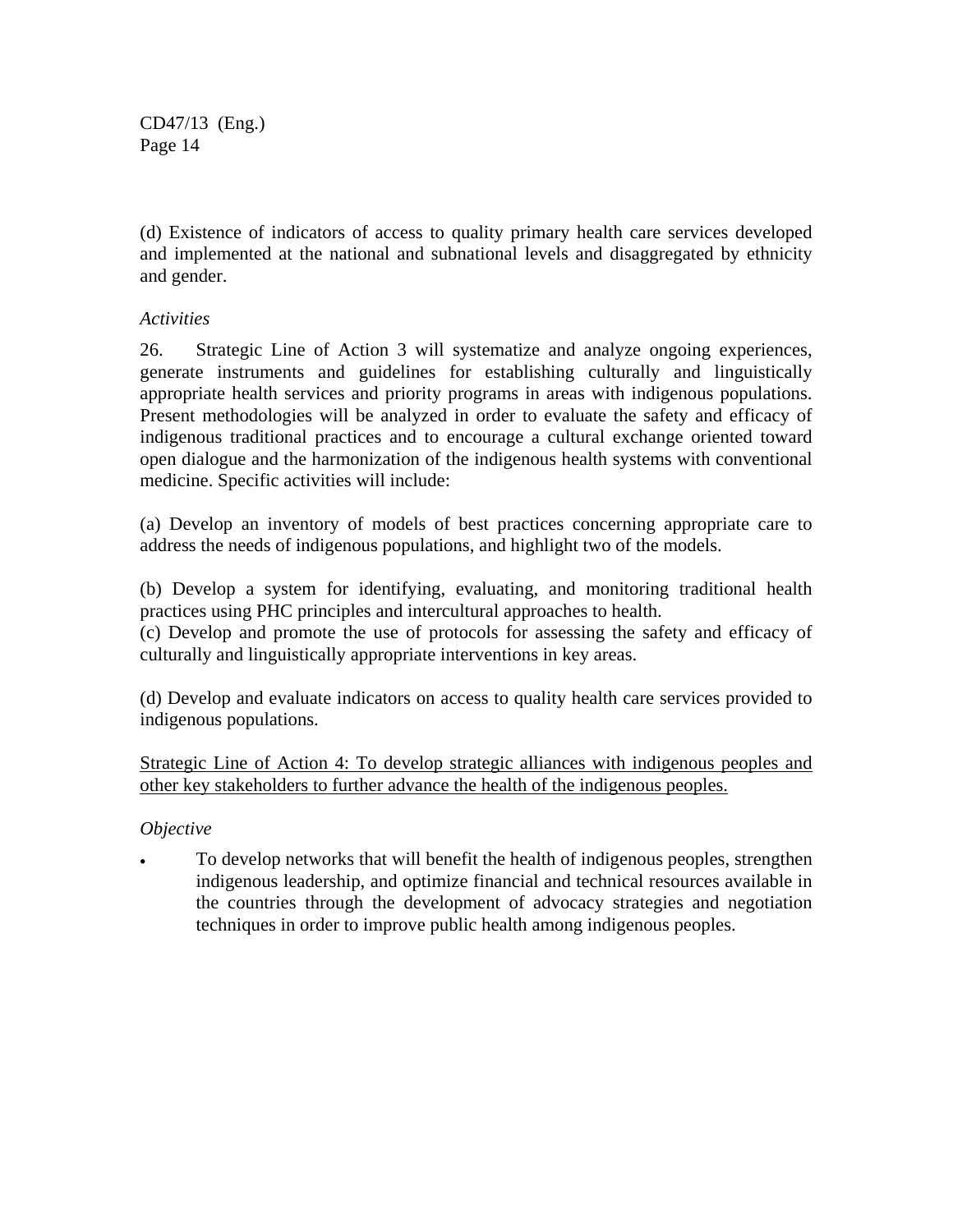#### *Indicators*

(a) The presence of regional, subregional, national, and subnational networks that promote the health of indigenous peoples and intercultural approaches to health.

(b) Number of countries with indigenous populations that receive technical cooperation from PAHO/WHO for capacity building and strengthening of technical units responsible for the health of the indigenous peoples.

## *Activities*

27. Strategic Line of Action 4 will support sensitivity processes from the authorities and operative personnel; enhancing the technical, administrative, managerial, and political capacity of the countries so as to develop better health care in the Region; and incorporating indigenous health care in national and international political agendas. These activities will result in the establishment of networks relying on the active participation from key stakeholders and indigenous institutions. Specific activities will include:

(a1) Develop a Network on Indigenous Peoples' Health with indigenous organizations.

(a2) Monitor compliance of interinstitutional activities among the Inter-American Development Bank, World Bank, Organization of American States, the Indian Health Service, Indigenous Fund, and other partners.

(a3) Insert intercultural approaches in processes of subregional and regional integration through the incorporation of indigenous health issues in the subregional and regional agendas.

(a4) Establish advocacy processes for the promotion of public health and the protection of the right to the enjoyment of the highest attainable standard of health and other related rights.

(b1) Promote capacity building in the provision of health services for indigenous peoples.

(b2) Promote Technical Cooperation among Countries projects and exchange of experiences regarding the health of the indigenous peoples.

28. Annex G summarizes the available budget for the implementation of the strategic lines of action at Headquarters in the Unit of Health Services Organization (THS/OS) and other regional programs as well as at Country Offices and subregional centers.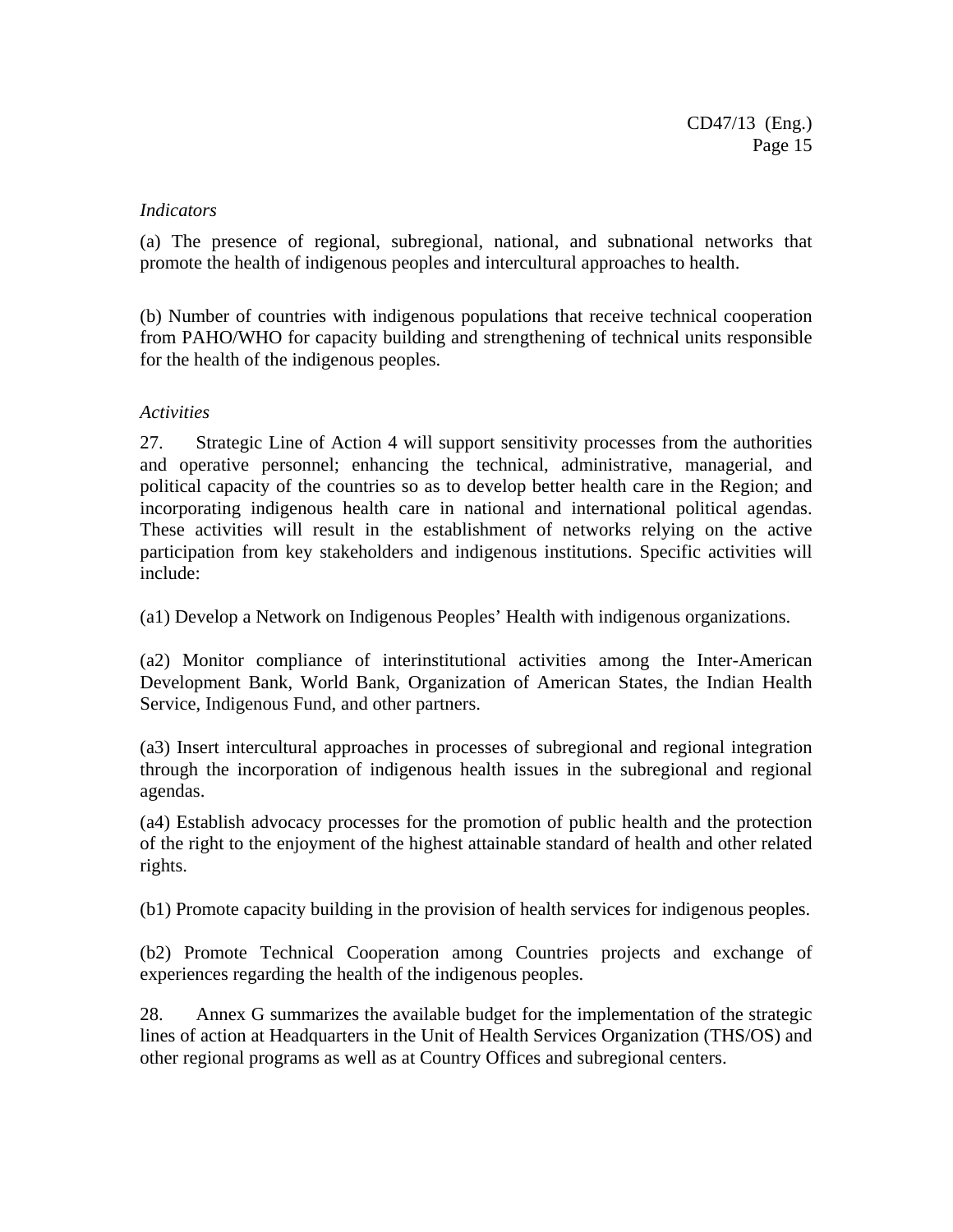## **Organizational and Financial Implications**

29. In 2005, consistent with PAHO's policy to foster the development of technical cooperation centered on the countries, a decentralized post of Advisor on Health of the Indigenous Peoples was created and the regional work began in August from the PAHO/WHO Representative office in Ecuador. In addition, regular funds were allocated to carry on activities.

30. Over the course of the next five-year period, the implementation of the proposed strategic lines of action will cost approximately \$4.9 million. In the PAHO 2006-2007 biennial regional program budget, \$175,000 is available and approximately \$1.7 million is unfunded. Currently, PAHO is developing proposals to mobilize additional extrabudgetary funding.

## **Key Issues for Deliberation**

- (a) To discuss the progress made and the evaluation of the Health of the Indigenous Peoples Initiative within the framework of the International Decade of Indigenous Peoples of the World.
- (b) The need for political commitment and the allocation of adequate resources to support the local, national, and regional efforts to improve the health of the indigenous peoples.
- (c) The adequacy of the proposed lines of action for future work and the role of PAHO in its implementation, including the opportunity for developing a Regional Plan on Health of the Indigenous Peoples.

## **Action by the Directing Council**

34. The Directing Council is invited to consider the resolution proposed by the Executive Committee (Annex I).

Annexes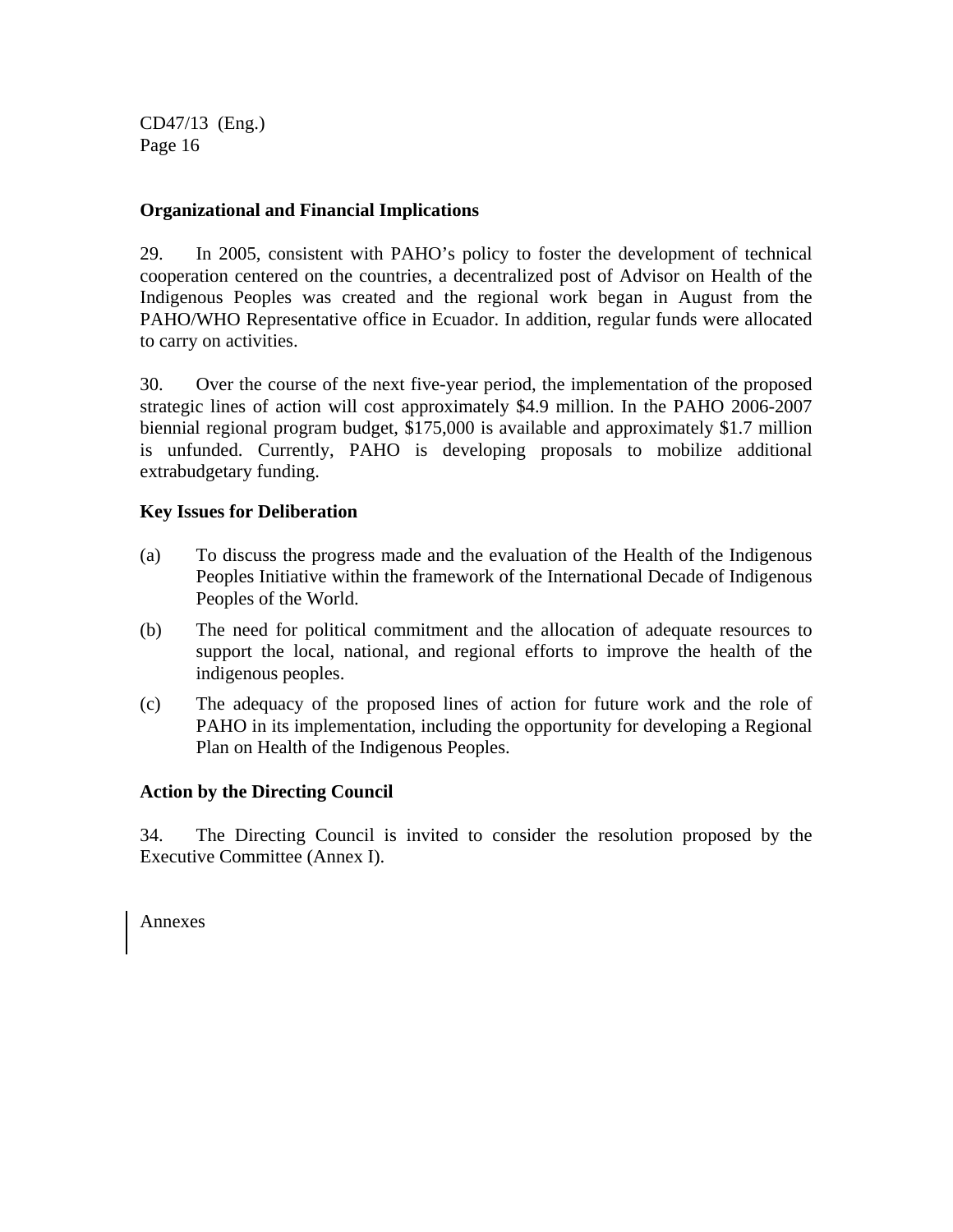| <b>Total Indigenous Population</b>                              |                                             |                                                     |                                                   |  |  |  |
|-----------------------------------------------------------------|---------------------------------------------|-----------------------------------------------------|---------------------------------------------------|--|--|--|
| $<$ 100,000<br>100,000 to 500,000<br>>500,000<br><b>Percent</b> |                                             |                                                     |                                                   |  |  |  |
| More than 40                                                    |                                             |                                                     | Peru<br>Guatemala<br><b>Bolivia</b><br>Ecuador    |  |  |  |
| $5$ to $40$                                                     | Guyana<br><b>Belize</b><br>Suriname         | El Salvador<br>Nicaragua<br>Panama                  | Mexico<br>Chile<br>Honduras                       |  |  |  |
| Less than 5                                                     | Costa Rica<br>Guyana<br>Jamaica<br>Dominica | Argentina<br><b>Brazil</b><br>Paraguay<br>Venezuela | Canada<br>Colombia<br>United States of<br>America |  |  |  |

## **Indigenous Population Estimates in the Americas in Total and As a Percent of the Total of the Population in Selected Countries1**

Sources: Inter-American Development Bank, 2002. Reports on the Evaluation of the International Decade of the Indigenous Peoples of the World, PAHO, 2004.

<sup>|&</sup>lt;br>| The chart refers precisely to the official national statistics showing the indigenous peoples as "majorities" or "minorities"; however, there may be pockets within countries where indigenous populations comprise a majority in that area even though national numbers do not reflect these pockets.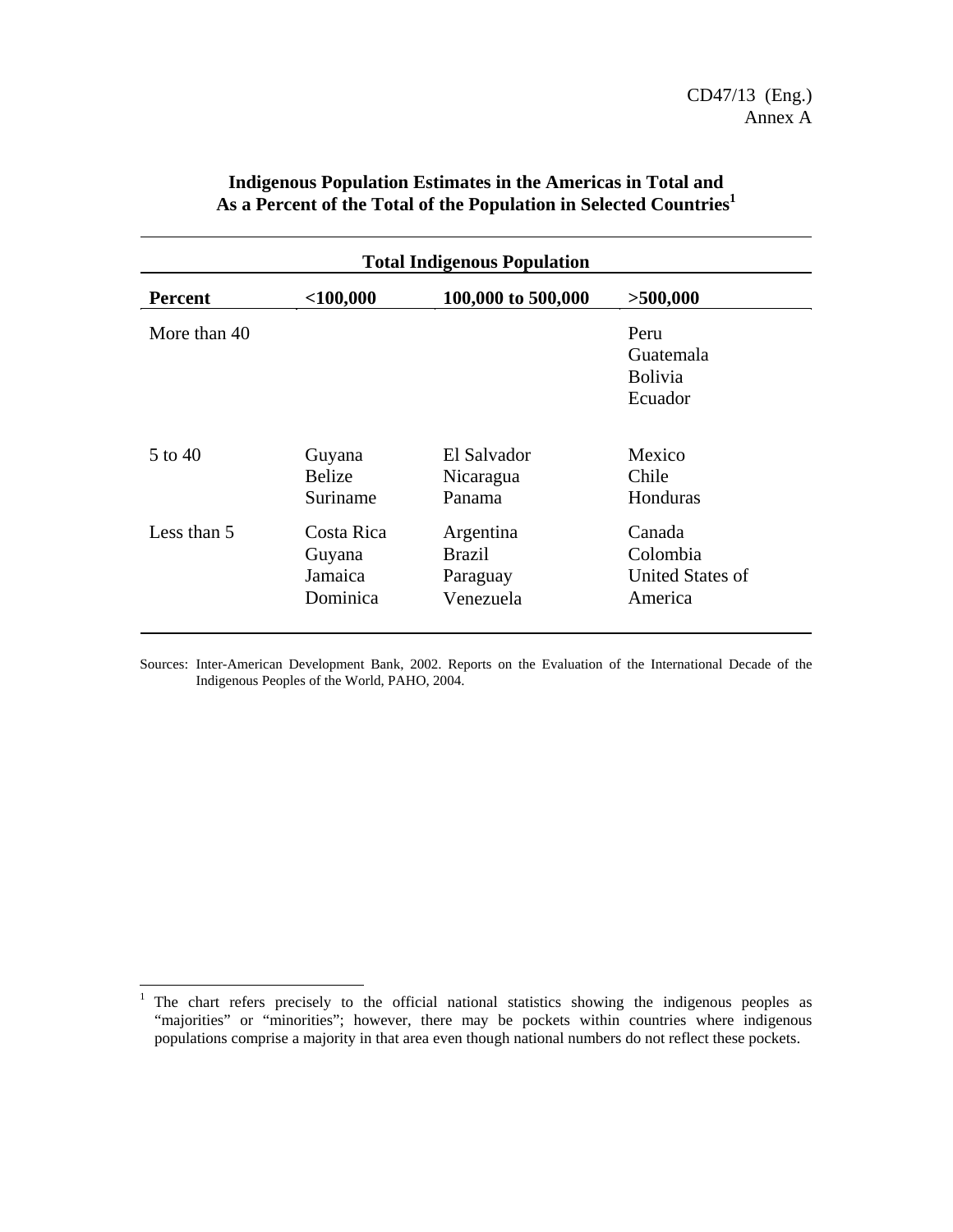## **ILO Convention (No. 169) Concerning Indigenous and Tribal Peoples in Independent Countries**

## **PART V. SOCIAL**

## **SECURITY AND HEALTH**

## **Article 24**

Social security schemes shall be extended progressively to cover the peoples concerned, and applied without discrimination against them.

## **Article 25**

1. Governments shall ensure that adequate health services are made available to the peoples concerned, or shall provide them with resources to allow them to design and deliver such services under their own responsibility and control, so that they may enjoy the highest attainable standard of physical and mental health.

2. Health services shall, to the extent possible, be community-based. These services shall be planned and administered in cooperation with the peoples concerned and take into account their economic, geographic, social and cultural conditions as well as their traditional preventive care, healing practices and medicines.

3. The health care system shall give preference to the training and employment of local community health workers, and focus on primary health care while maintaining strong links with other levels of health care services.

4. The provision of such health services shall be co-coordinated with other social, economic, and cultural measures in the country.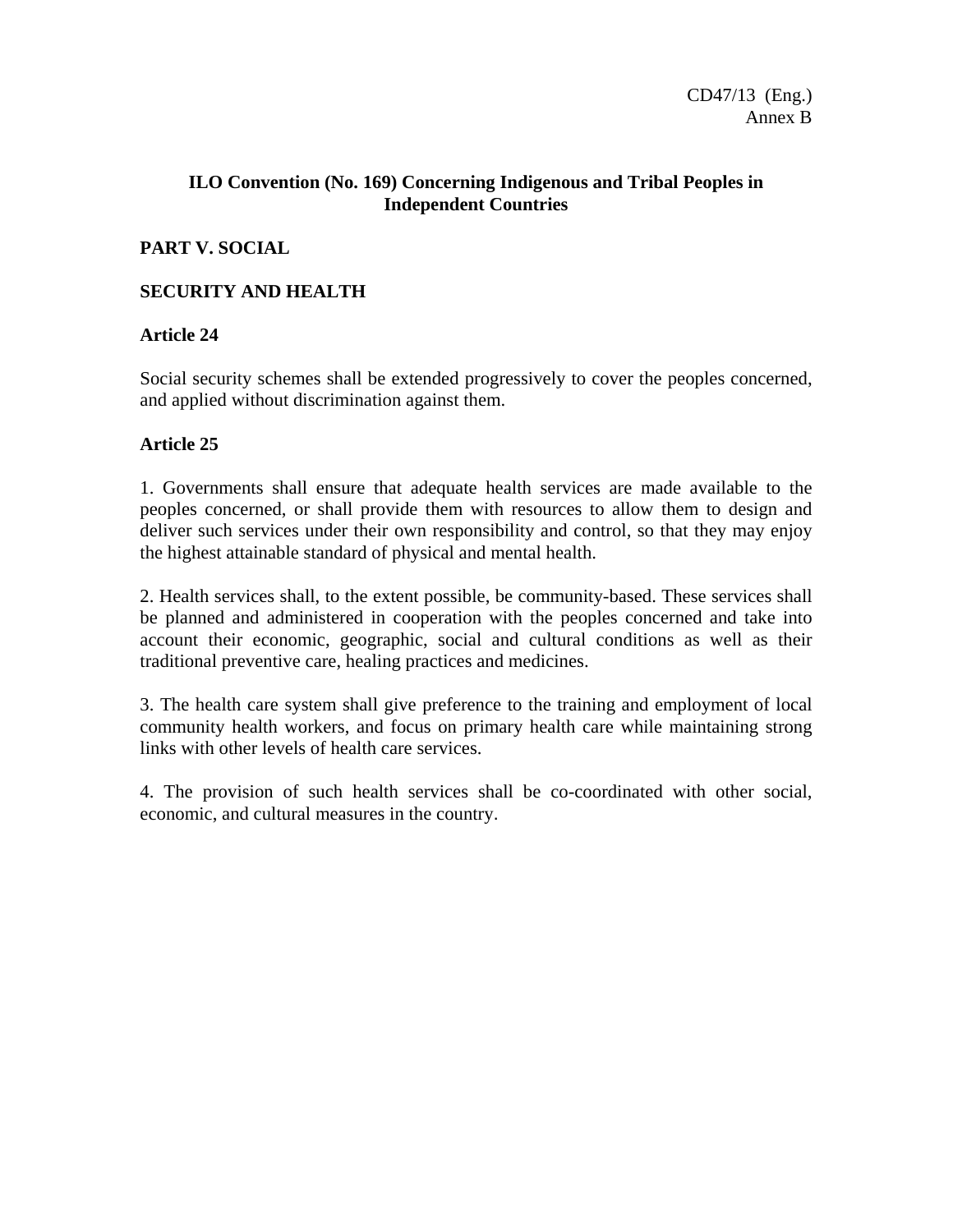### **Millennium Development Goals and Inequities**

This chart responds to the need for applying the content of the MDGs to different realities and shows the burden of disease and inequity that affect indigenous peoples in the Americas. Real compliance with these statements, as is demanded by the indigenous leaders, will require incorporation of these peoples' visions, i.e. in the concepts of poverty, alliance, and development.

| <b>Issue</b>                          | <b>Country</b> | <b>Indigenous</b>                                 | <b>Not Indigenous</b>                                |  |
|---------------------------------------|----------------|---------------------------------------------------|------------------------------------------------------|--|
| 1. Poverty                            | Canada         | 34%                                               | 16%                                                  |  |
|                                       | Chile          | 32.2%                                             | 20.1%                                                |  |
| 2. Illiteracy                         | <b>Bolivia</b> | 19.61%                                            | 4.51%                                                |  |
| 3. Equity between                     | Guatemala      |                                                   | Illiteracy among indigenous women is between         |  |
| Genders and                           |                |                                                   | 50% and 90%, and only 43% finish elementary          |  |
| Women's Autonomy                      |                |                                                   | school, 5.8% finish high school, and 1% gets a       |  |
|                                       |                | higher education.                                 |                                                      |  |
| 4. Child Mortality                    | Panama         | 84/1,000 live                                     | $17/1,000$ live births                               |  |
|                                       |                | births                                            |                                                      |  |
| 5. Maternal                           | Honduras       | 255/100,000 live                                  | 147/100,000 live births                              |  |
| Mortality                             |                | births (Intibuca)                                 |                                                      |  |
| 6. Fighting malaria,                  | Nicaragua      |                                                   | 90% of the cases of malaria by <i>falciparum</i> are |  |
| HIV/AIDS and other                    |                |                                                   | concentrated in 24 municipalities with indigenous    |  |
| diseases                              |                | populations                                       |                                                      |  |
| 7. Sustainability of                  | El Salvador    |                                                   | 95% of surface water sources are contaminated.       |  |
| the Environment and                   |                |                                                   | Malnutrition in children and adults is associated    |  |
| <b>Nutritional Status</b>             |                | with parasites. 40% of indigenous children suffer |                                                      |  |
|                                       |                | malnutrition compared to 20% nationally.          |                                                      |  |
| 8. Foster a Worldwide Association for |                |                                                   | The presence of similar problems among the           |  |
| Development                           |                |                                                   | indigenous peoples (i.e. similar epidemiological     |  |
|                                       |                | profiles, refugees, changes in lifestyles,        |                                                      |  |
|                                       |                | acculturation, advances in development, loss of   |                                                      |  |
|                                       |                | territory), particularly those living in boundary |                                                      |  |
|                                       |                | areas, all make the coordination of work towards  |                                                      |  |
|                                       |                | development and/or the application of             |                                                      |  |
|                                       |                | international and subregional agreements in the   |                                                      |  |
|                                       |                | Region urgent.                                    |                                                      |  |

Source: Data provided by the countries participating in the national evaluation of health achievements within the framework of the International Decade of Indigenous Peoples of the World, PAHO, 2004.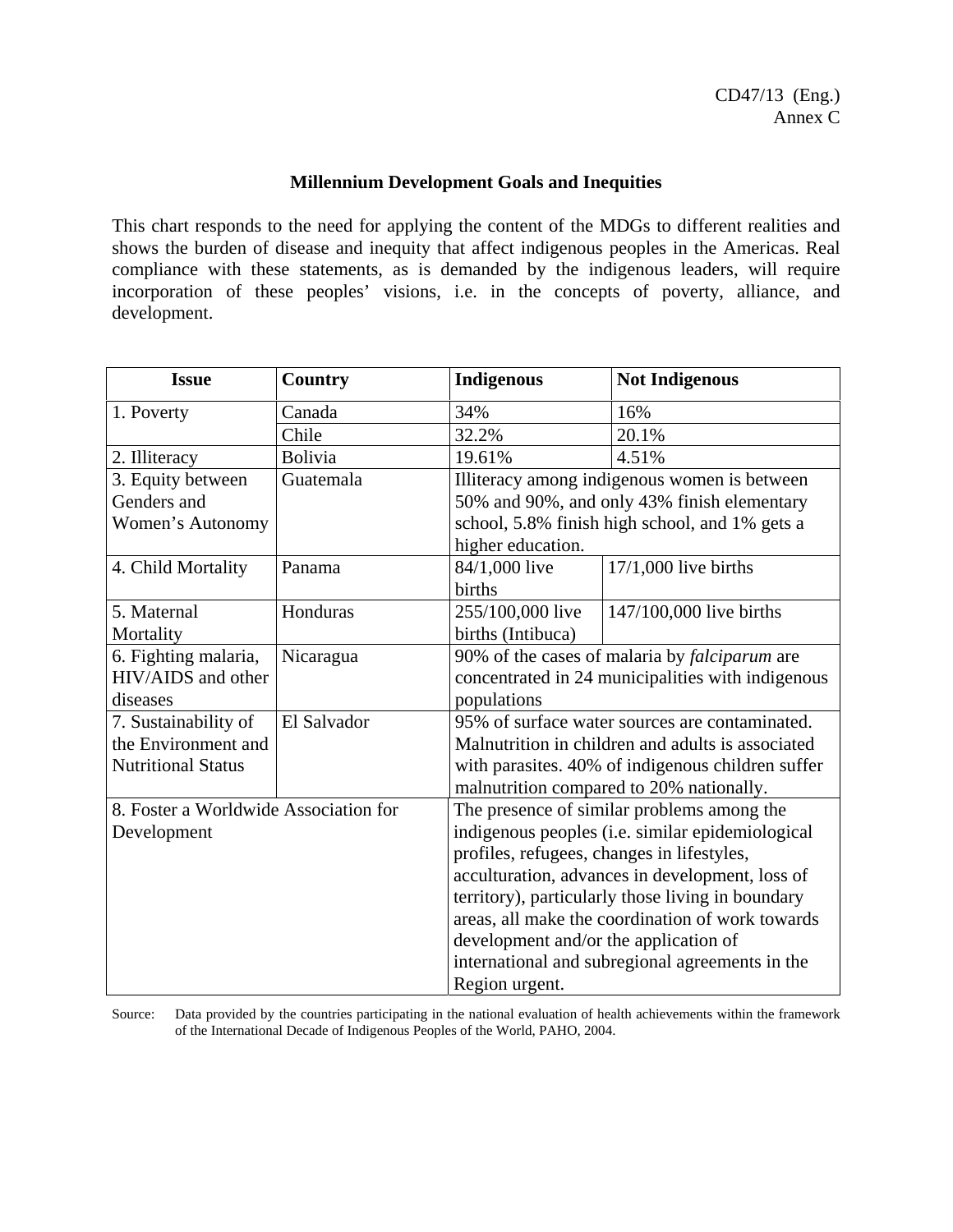## **Health of the Indigenous Peoples Technical Cooperation: Progress**

## **1. Strategic Action**

Policies and international agreements

## *Progress*

- 19 countries with technical units and national initiatives: Argentina, Bolivia, Brazil, Canada, Colombia, Costa Rica, Chile, Dominica, Ecuador, El Salvador, Guatemala, Honduras, Mexico, Nicaragua, Panama, Paraguay, Peru, the United States, and Venezuela.
- Resolutions CD37.R5 (1993) and CD40.R6 (1997) and plans and directives of the Health of the Indigenous Peoples Initiative have been the framework in several countries for the development of the initiatives, policies, programs, and national projects.
- Permanent participation of indigenous representatives in the actions of technical cooperation.
- $\blacksquare$  Focal Points: 1 in WHO, 5 specialized centers and 18 Representative Offices—in 6 the subject is coordinated by the same Representatives.
- National policies that prioritize the health of the indigenous peoples (for example, in Bolivia, Brazil, Canada, Chile, Ecuador, Panama, Peru, the United States, and Venezuela).

## **2. Strategic Action**

Information, analysis, monitoring, and management

## *Progress*

- Web page.
- Indigenous newsletter that is being published in English, Portuguese, Spanish, and indigenous languages (i.e. Aymara and Kichwa).
- Series *Health of the Indigenous Peoples*, with 14 titles.
- Publications on policies, analysis of the situation, intercultural models, indigenous traditional medicine, and action networks (28 titles).
- $\blacksquare$ Database on indigenous health with 919 entries available on the Web page of PAHO.
- National documents on situation analysis.

**Health of the Indigenous Peoples Technical Cooperation: Progress**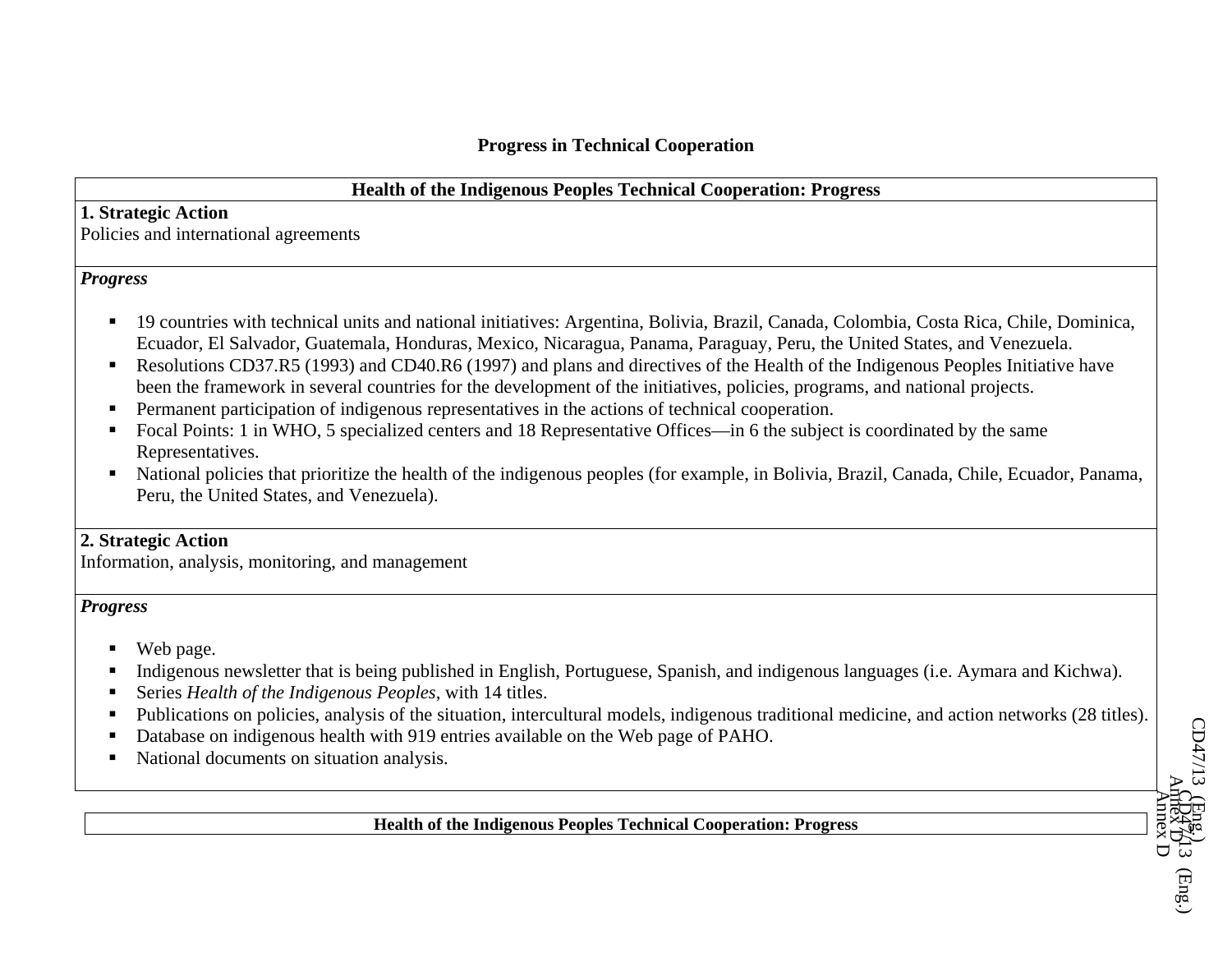#### **3. Strategic Action**

Primary health care and intercultural approach to health

*Progress* 

- **Legal frameworks on indigenous traditional medicine in Ecuador, Panama, and Nicaragua.**
- Conceptual and methodological progress:
	- − 6 case studies on the incorporation of the prospects, therapies, and indigenous medicines in primary health care in the following types of communities: Mapuche (Chile), Nahualt-Pipil (El Salvador), Mayan (Guatemala), Garífuna (Honduras), Ngöbe Buglé (Panama) and Kechwa (Peru).
	- − Strategic guidelines for the incorporation of indigenous perspectives, therapies, and medicines in primary health care.
	- − Modules of training of human resources in intercultural approach to health in Bolivia, Brazil, Ecuador, Guatemala, Honduras, Mexico, and Nicaragua.
	- − Adaptation and development of methodologies and instruments for the intercultural approach of priority problems: Integrated Management of Childhood Illness (IMCI), Roll Back Malaria Initiative, water and sanitation, HIV/AIDS, tuberculosis, malaria control without DDT (Project PAHO-GEF), and matrixes for the evaluation of quality in the development of intercultural models of care, among others.

#### **4. Strategic Action**

Interinstitutional and intersectoral collaboration networks

*Progress* 

- Intrainstitutional partnerships: with 14 programs of PAHO: Malaria, IMCI, Reproductive Health, Water and Sanitation, Maternal and Child Health, Virtual Campus, Mental Health, Human Rights, STI/HIV/AIDS, Social Exclusion, Health of Older Adults, Oral Health, Ocular Health, Rehabilitation.
- $\blacksquare$  Interinstitutional partnerships: Inter-American Development Bank, the World Bank, the Organization of American States, bilateral cooperation agencies, the Fund for the Development of the Indigenous Peoples of Latin America and the Caribbean, the Office of Alternative Medicine of the National Institutes of Health of the United States, Health Canada, Indian Health Service, Indigenous Parliament.
- $\mathbf{u}$  . Intersectoral partnerships: partnerships to address subjects such as access to water and sanitation and disability among the Miskito divers of the Atlantic Coast, Honduras, with the participation of the Ministries of Health, Environment, and Agriculture in the first case and with the Ministries of Health, Education, and Work in the second case.
- **Participation in international forums: Permanent Forum on Indigenous Issues of the United Nations, Global Conference "Healing our Spirits** Worldwide."
- Tripartite alliances among the PAHO/WHO Representative offices in the countries, the ministries of health, and the national indigenous organizations in Bolivia, Honduras, and Panama.
- Interagency initiatives in the United Nations system in Colombia, Ecuador, Honduras, and Venezuela include the intercultural approach to health.
- Inventory of institutions that work in indigenous health in the Central American countries.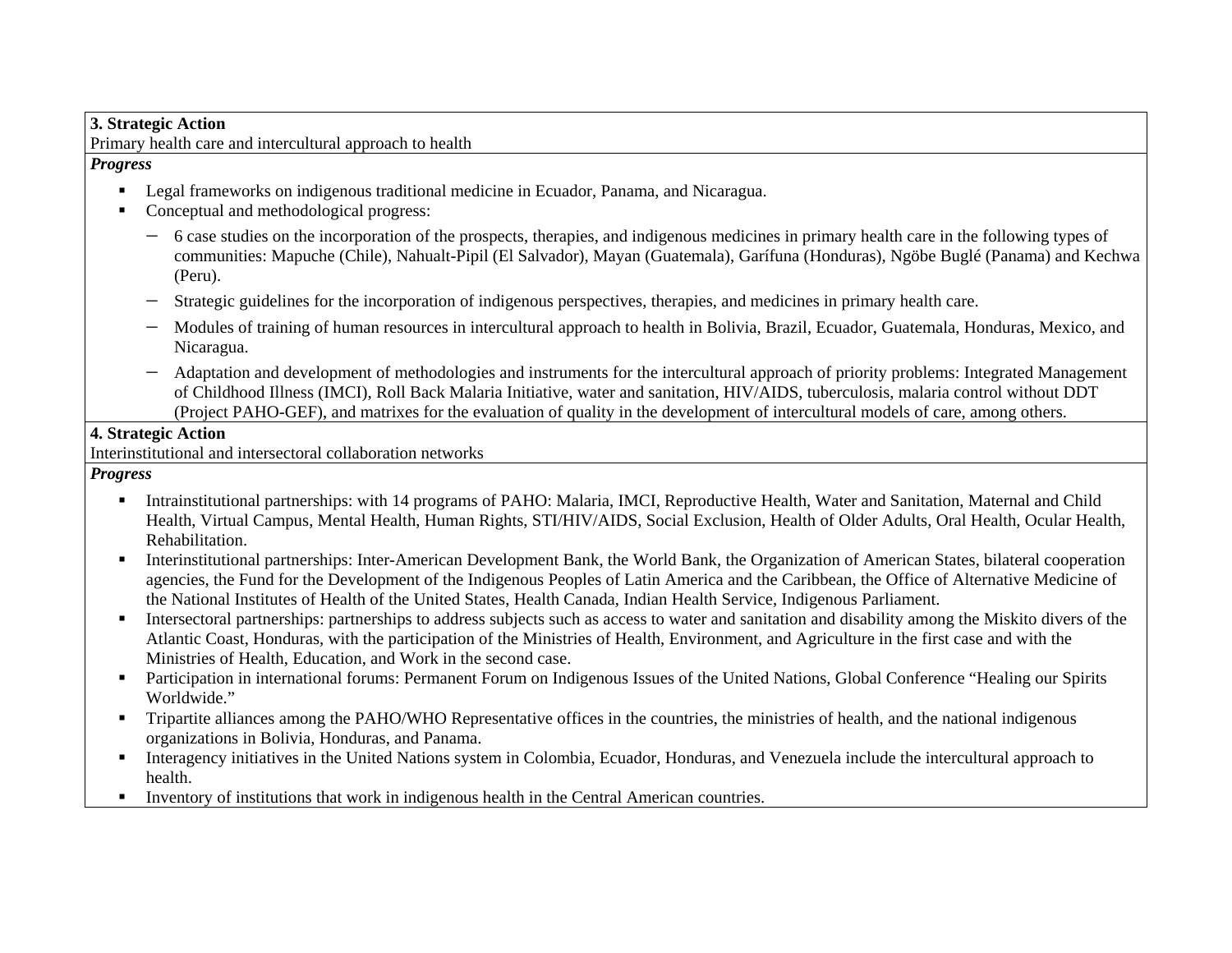## **Objectives of the Second International Decade of the World's Indigenous Peoples**

The Second Decade has five main objectives:

- (1) Promoting nondiscrimination and inclusion of indigenous peoples in the design, implementation, and evaluation of international, regional, and national processes regarding laws, policies, resources, programs, and projects.
- (2) Promoting full and effective participation of indigenous peoples in decisions which directly or indirectly affect their lifestyles, traditional lands, and territories, their cultural integrity as indigenous peoples with collective rights or any other aspect of their lives, considering the principle of free, prior, and informed consent.
- (3) Redefining development policies that depart from a vision of equity and that are culturally appropriate, including respect for the cultural and linguistic diversity of indigenous peoples.
- (4) Adopting targeted policies, programs, projects, and budgets for the development of indigenous peoples, including concrete benchmarks, with particular emphasis on indigenous women, children, and youth.
- (5) Developing strong monitoring mechanisms and enhancing accountability at the international, regional, and particularly the national level, regarding the implementation of legal, policy, and operational frameworks for the protection of indigenous peoples and the improvement of their lives.

Source: http://www.un.org/esa/socdev/unpfii/en/second.html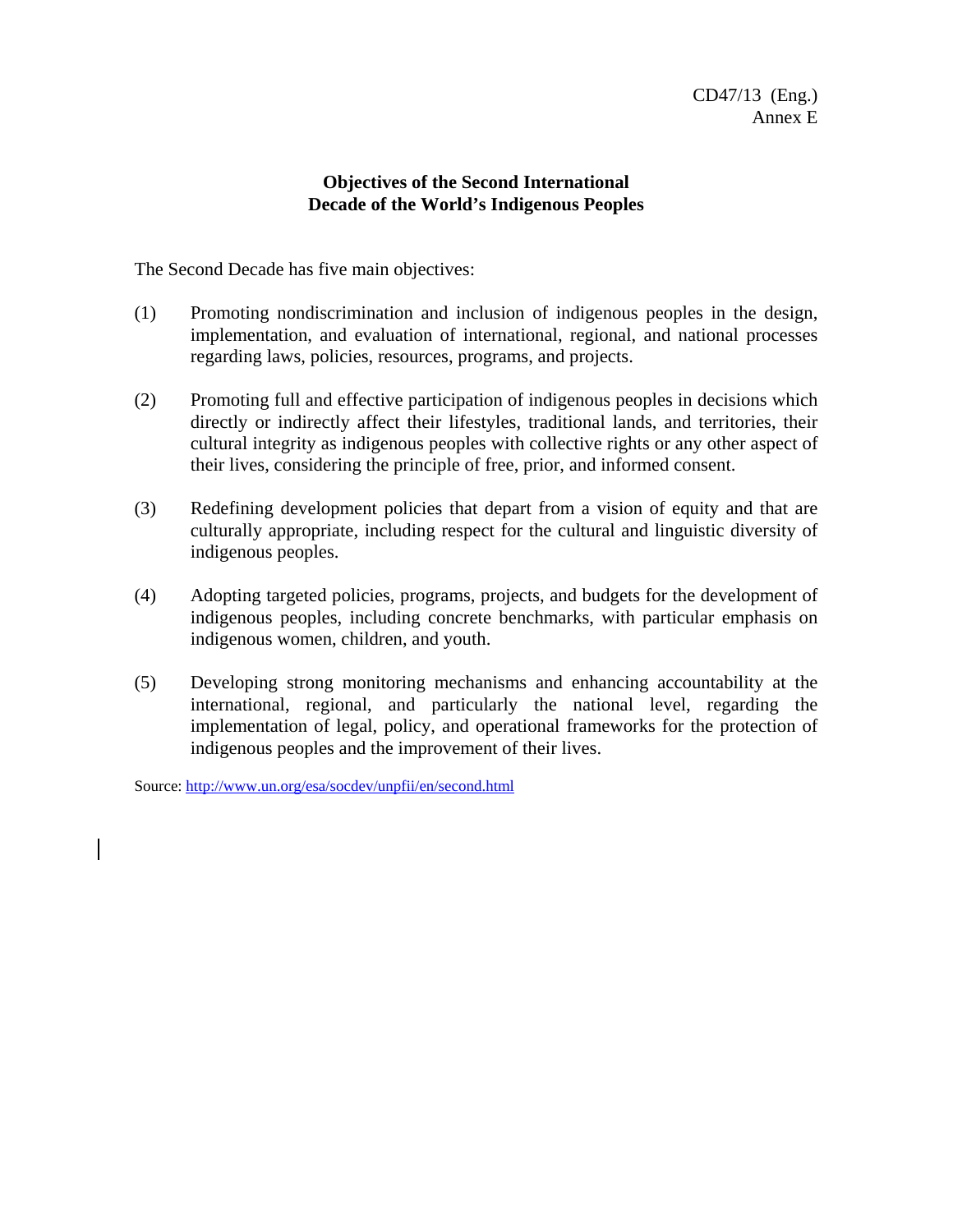## **Measuring the Progress of the Proposed Strategic Lines of Action Baseline and Target Indicators**

| <b>Indicators</b>                                                                                                                                                                                                                         | <b>Baseline</b> <sup>2</sup> | <b>Target - 2011</b>          |
|-------------------------------------------------------------------------------------------------------------------------------------------------------------------------------------------------------------------------------------------|------------------------------|-------------------------------|
| <b>Strategic Line of Action 1.</b> To ensure the incorporation                                                                                                                                                                            |                              |                               |
| of indigenous perspectives into the attainment of the                                                                                                                                                                                     |                              |                               |
| MDGs and health policies.                                                                                                                                                                                                                 |                              |                               |
| <b>Indicators</b>                                                                                                                                                                                                                         | 3 countries                  | 8 countries                   |
| Number of countries with legislation addressing<br>and health-related rights of<br>needs<br>the<br>the<br>indigenous peoples.                                                                                                             |                              |                               |
| MDG progress indicators for indigenous health<br>$\blacksquare$<br>agreed upon with indigenous peoples<br>and<br>disaggregated by ethnicity, gender, and age at the<br>national and subnational levels.                                   | 0 countries                  | 10 countries                  |
| MDG progress indicators regarding the health of<br>the indigenous peoples implemented at the sub-<br>national, national and international levels.                                                                                         | 0 countries                  | 7 countries                   |
| <b>Strategic Line of Action 2:</b> To improve information and<br>knowledge management on indigenous health issues to<br>strengthen regional and national evidence-based decision-<br>making and monitoring capacities.                    |                              |                               |
| <b>Indicators</b><br>Number of countries with indigenous populations<br>having public health and vital statistics systems for<br>monitoring and evaluating the health of indigenous<br>peoples.                                           | 3 countries                  | 8 countries                   |
| Availability of a regional virtual library with data,<br>٠<br>conceptual frameworks,<br>methodologies,<br>and<br>experiences relevant to<br>the health<br>of<br>the<br>indigenous peoples and intercultural approaches to<br>health care. | 0 virtual<br>libraries       | 1 regional virtual<br>library |

<sup>&</sup>lt;sup>2</sup> Baseline is based on the 19 country reports of the evaluation of the Decade.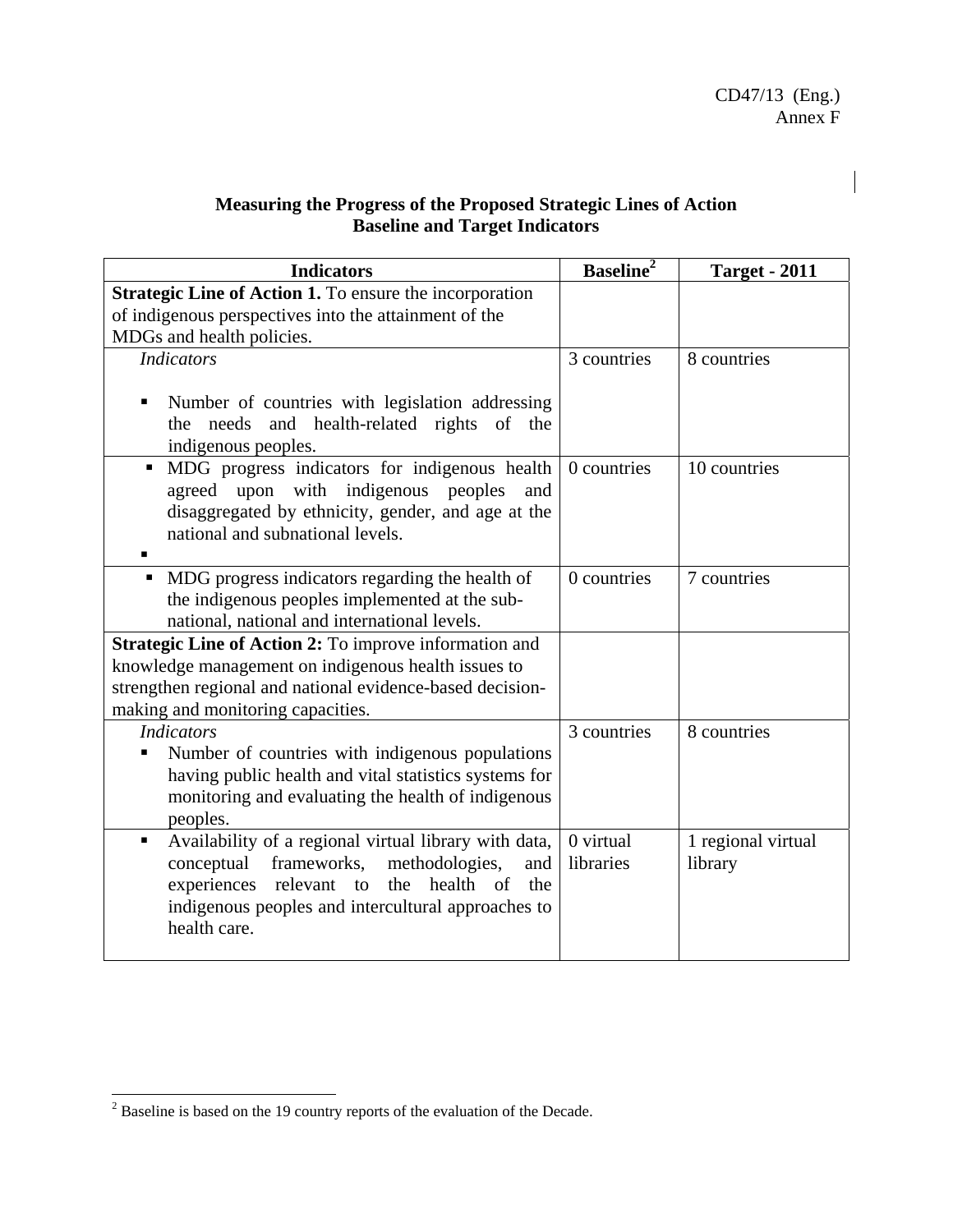## **Measuring the Progress of the Proposed Strategic Lines of Action Baseline and Target Indicators** *(cont.)*

| Number of countries with operations research<br>٠<br>projects on issues such as the harmonization of<br>indigenous and conventional health knowledge and<br>practices linked with official and academic<br>institutions.                                                                                                                              | 6 countries  | 10 countries       |
|-------------------------------------------------------------------------------------------------------------------------------------------------------------------------------------------------------------------------------------------------------------------------------------------------------------------------------------------------------|--------------|--------------------|
| Availability of a training course on inequity and<br>discrimination regarding access to and use of<br>health services due to ethnicity, consistent with<br>international and regional human rights treaties<br>standards such as the "International"<br>and<br>Convention on the Elimination of All Forms of<br>Racial Discrimination," among others. | 0 courses    | 1 course           |
| Incorporation of the health of indigenous peoples<br>٠                                                                                                                                                                                                                                                                                                | 1994, 1998,  | 2007 edition       |
| into the next edition of the publication <i>Health in</i>                                                                                                                                                                                                                                                                                             | 2002,        |                    |
| the Americas (2007).                                                                                                                                                                                                                                                                                                                                  | editions     |                    |
| <b>Strategic Line of Action 3:</b> To integrate the intercultural                                                                                                                                                                                                                                                                                     |              |                    |
| approach into the national health systems of the Region in                                                                                                                                                                                                                                                                                            |              |                    |
| accordance with the primary health care strategy.                                                                                                                                                                                                                                                                                                     |              |                    |
| <b>Indicators</b>                                                                                                                                                                                                                                                                                                                                     | No inventory | A region inventory |
| Inventory of the Region's best practices in                                                                                                                                                                                                                                                                                                           |              |                    |
| incorporating indigenous perspectives<br>and                                                                                                                                                                                                                                                                                                          |              |                    |
| practices into health systems.                                                                                                                                                                                                                                                                                                                        |              |                    |
| Number of countries with quality health services<br>$\blacksquare$                                                                                                                                                                                                                                                                                    | 0 countries  | 5 countries        |
| provide culturally<br>linguistically<br>that<br>and                                                                                                                                                                                                                                                                                                   |              |                    |
| appropriate health services.                                                                                                                                                                                                                                                                                                                          |              |                    |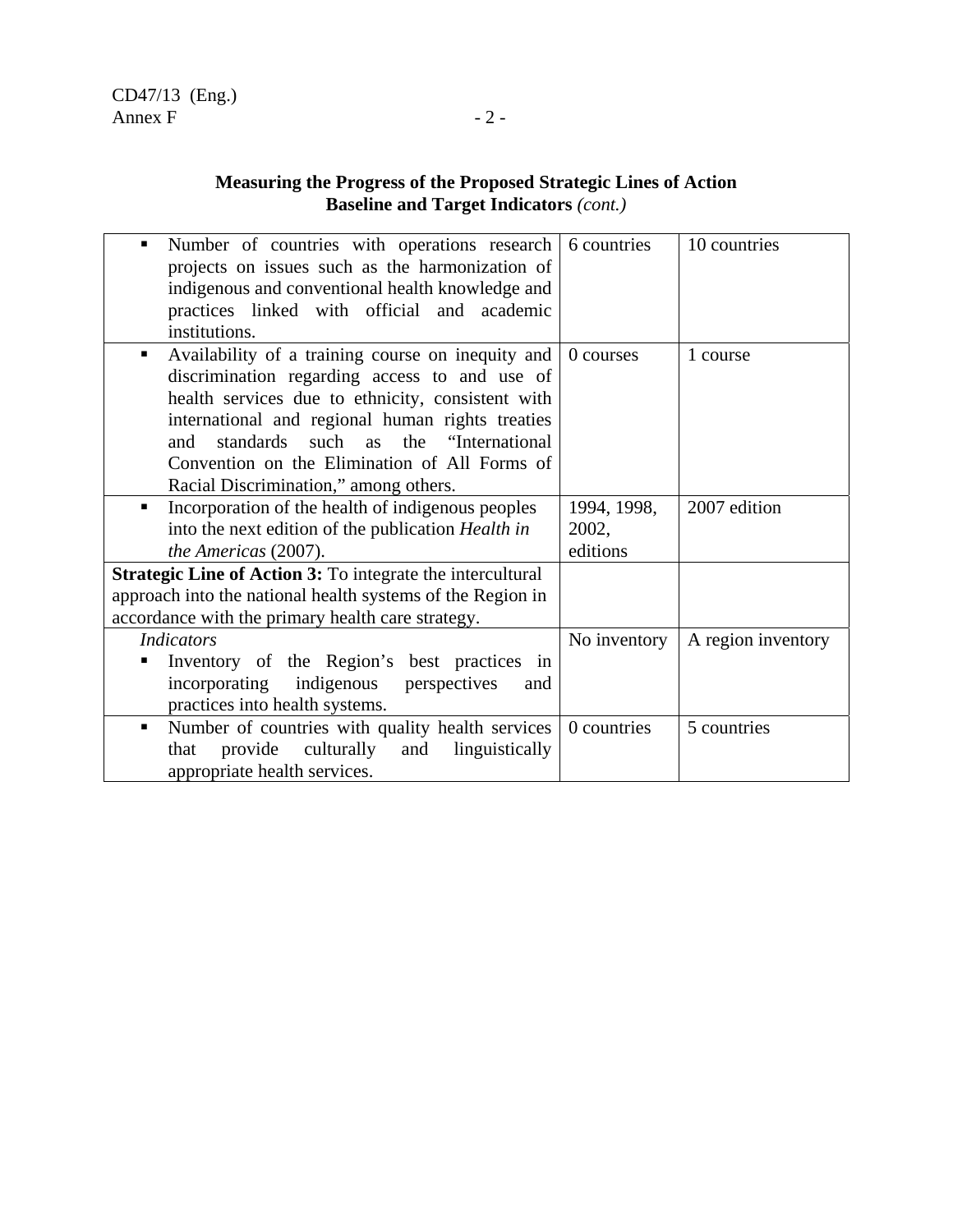# **Measuring the Progress of the Proposed Strategic Lines of Action Baseline and Target Indicators** *(cont.)*

| Methodology to assess the safety and efficacy of<br>traditional indigenous practices.                                                                                                                                         | N <sub>0</sub><br>methodology         | Methodology                                    |
|-------------------------------------------------------------------------------------------------------------------------------------------------------------------------------------------------------------------------------|---------------------------------------|------------------------------------------------|
| Existence of indicators of access to quality health<br>$\blacksquare$<br>care services developed and implemented at the<br>national and subnational levels and disaggregated<br>by ethnicity and gender.                      | No indicators                         | Indicators                                     |
| Strategic Line of Action 4: To develop strategic alliances<br>with indigenous peoples and other key stakeholders to<br>further advance the health of the indigenous peoples.                                                  |                                       |                                                |
| <b>Indicators</b><br>Presence of regional, subregional, national, and<br>subnational networks that promote the health of<br>indigenous peoples and intercultural approaches to<br>health.                                     | subregional<br>annotated<br>directory | 1 regional network<br>1 subregional<br>network |
| Number of countries with indigenous populations<br>that receive technical cooperation from<br>PAHO/WHO for capacity building and<br>strengthening of technical units responsible for the<br>health of the indigenous peoples. | 18                                    | 24                                             |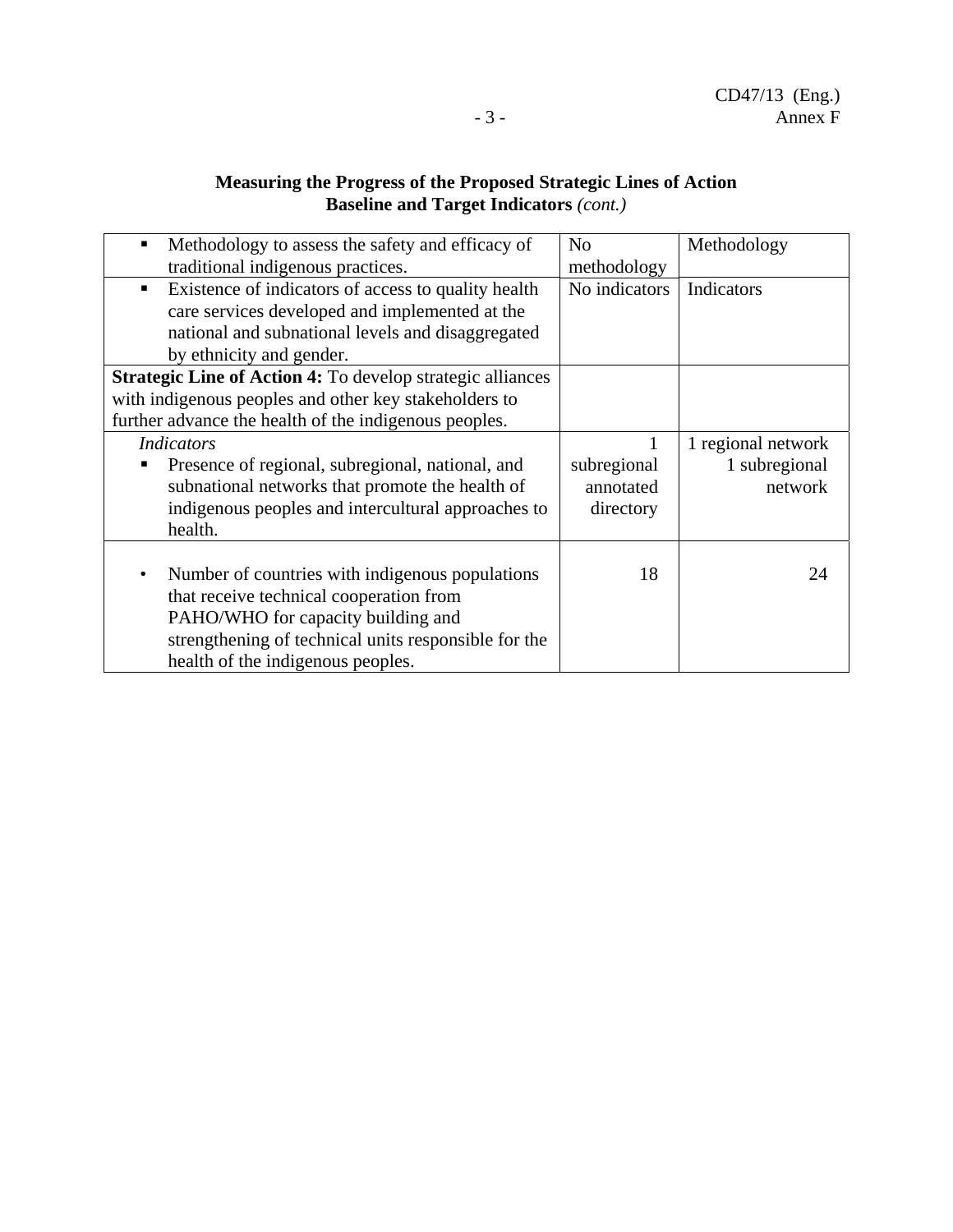| <b>Strategic Actions</b>                                                                                                                                                                | 2006 - 2007                                          |                                                                    |                               | 2008-2011                        |
|-----------------------------------------------------------------------------------------------------------------------------------------------------------------------------------------|------------------------------------------------------|--------------------------------------------------------------------|-------------------------------|----------------------------------|
|                                                                                                                                                                                         | <b>Regional</b><br>regular<br>funds<br><b>THS/OS</b> | <b>Regional</b><br><b>Other sources</b>                            | <b>Unfunded</b><br>activities | <b>Required</b><br><b>Budget</b> |
| <b>Strategic Line of</b><br><b>Action 1.</b><br>Incorporation of the<br>indigenous<br>perspective into the<br>MDGs and health<br>policies                                               | \$25,000.00                                          | \$35,000.00<br>$PAHEF(*)$                                          | \$450,000.00                  | \$850,000.00                     |
| <b>Strategic Line of</b><br><b>Action 2. Information</b><br>and Knowledge<br>Management                                                                                                 | 20,000.00                                            |                                                                    | 400,000.00                    | 800,000.00                       |
| <b>Strategic Line of</b><br><b>Action 3. Primary</b><br>Health Care and<br>Intercultural<br>Approach to Health                                                                          | 35,000.00                                            | 80,000.00<br>PAHO-<br>GEF/SDE/HS(*)<br>29,000.00<br>IMCI/FCH/CA(*) | 450,000.00                    | 850,000.00                       |
| <b>Strategic Line of</b><br><b>Action 4. Strategic</b><br>alliances,<br>strengthening of the<br>technical capability of<br>the countries, and<br>indigenous leadership<br><b>Totals</b> | 15,000.00<br>\$95,000.00                             | \$144,000.00                                                       | 360,270.00<br>\$1,660,270.00  | 600,000.00<br>\$3,100,000.00     |

## **Budget Action Plan 2006-2011 THS/OS and Other Regional Programs**

**(\*) PAHEF:** Pan American Health and Education Foundation

**PAHO-GEF/SDE/HS:** Pan American Health Organization – Global Environmental Fund project on malaria control without using DDT/Sustainable Development and Environmental Health/Healthy Settings Unit.

**IMCI/FCH/CA:** Integrated Management of Childhood Illnesses Strategy/Family and Community Health/Child and Adolescent Health Unit.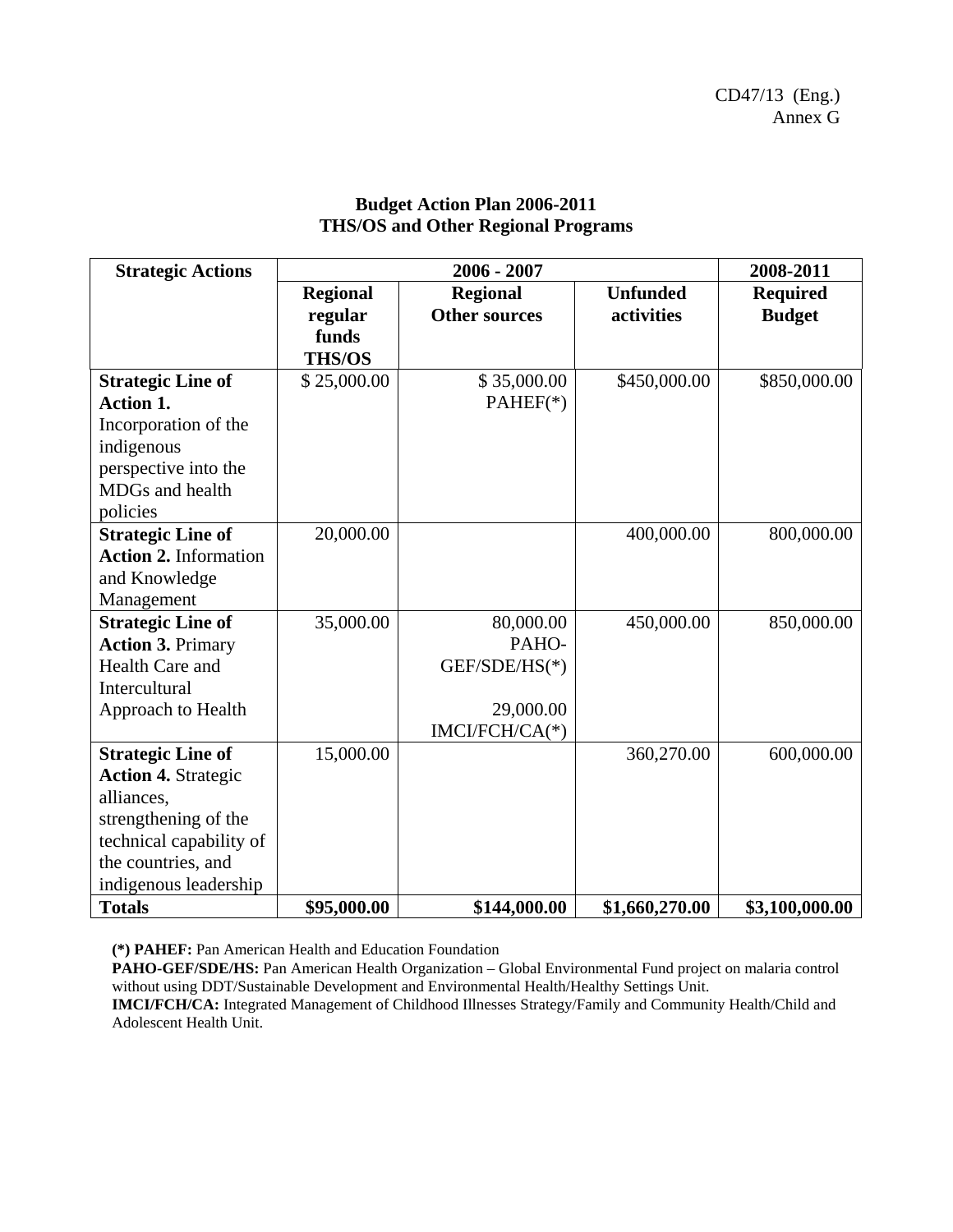## **Budget Action Plan - 2006–2011 Country Offices**

| Country      | <b>Activities</b>                                                           | $2006 - 2007$ | $2008 - 2011$ |
|--------------|-----------------------------------------------------------------------------|---------------|---------------|
| Argentina    | Promote the intercultural approach to<br>health in forums and publications. | \$6,000.00    | \$16,000.00   |
| <b>Total</b> |                                                                             | \$6,000.00    | \$16,000.00   |

| Country        | <b>Activities</b>                                                                                                 | $2006 - 2007$ | $2008 - 2011$ |
|----------------|-------------------------------------------------------------------------------------------------------------------|---------------|---------------|
| <b>Bolivia</b> | Incorporate the indigenous traditional<br>medicine into the national health system.                               | 10,000.00     |               |
|                | Strengthen strategic alliances to improve<br>the equitable access to health care among<br>indigenous populations. | 7,500.00      |               |
|                | Support the development of a culturally<br>appropriate health care model                                          | 8,500.00      |               |
| <b>Total</b>   |                                                                                                                   | 26,000.00     |               |

| Country      | <b>Activities</b>                         | $2006 - 2007$          | $2008 - 2011$ |
|--------------|-------------------------------------------|------------------------|---------------|
| Colombia     |                                           | 83,000.00              |               |
|              | Promote studies to include the            | (2006)                 |               |
|              | intercultural approach into health care   | 83,000.00              |               |
|              | models                                    | $(2007$ to be          |               |
|              |                                           | approved)              |               |
|              | Assess the health situation of indigenous | 41,500.00              |               |
|              | peoples, afro descendants, and refugees.  | (2006)                 |               |
|              | Assess the health situation of indigenous | 41,500.00              |               |
|              | peoples and afro descendants located in   | (2006)                 |               |
|              | border areas.                             |                        |               |
|              | Publish documents on the health of the    | 4,900.00               |               |
|              | indigenous peoples, afro descendants, and | $(2005 \text{ funds})$ |               |
|              | refugees.                                 |                        |               |
|              | Develop a social protection policy for    | 33,200.00              |               |
|              | indigenous peoples and other ethnic       | (2006)                 |               |
|              | groups.                                   |                        |               |
|              | Publish the social protection policy      | 4,900.00               |               |
|              | document.                                 | $(2005 \text{ funds})$ |               |
|              | Develop a water and sanitation project in | 75,000.00              | 20,000.00     |
|              | the Amazon.                               |                        |               |
| <b>Total</b> |                                           | 367,000.00             | 20,000.00     |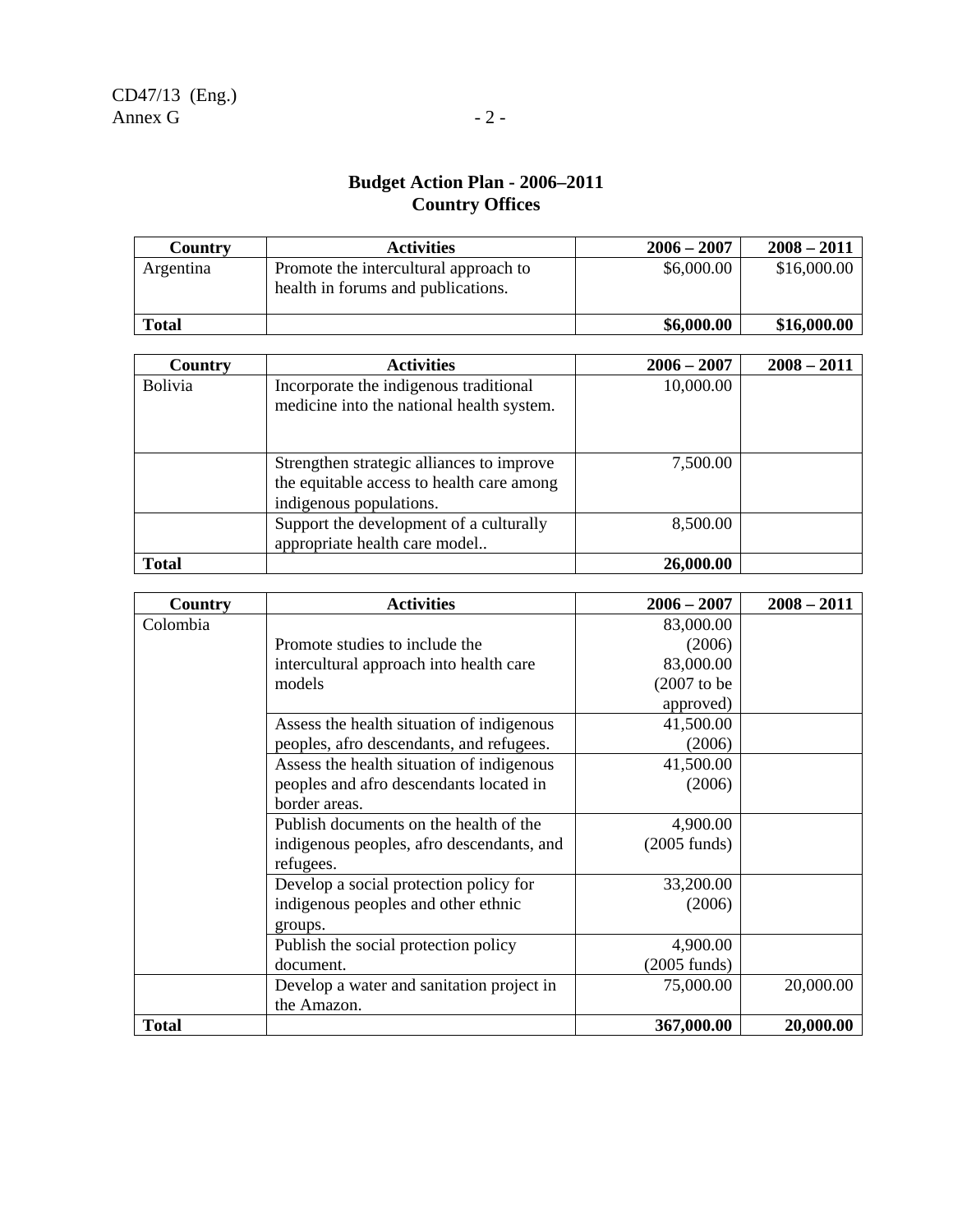## **Budget Action Plan - 2006–2011 Country Offices** *(cont.)*

| Country      | <b>Activities</b>                                | $2006 - 2007$ | $2008 - 2011$ |
|--------------|--------------------------------------------------|---------------|---------------|
| Chile        | Promote the health of the indigenous<br>peoples. | \$15,000.00   |               |
|              |                                                  |               |               |
| <b>Total</b> |                                                  | \$15,000.00   |               |

| Country      | <b>Activities</b>                                                                                                   | $2006 - 2007$ | $2008 - 2011$ |
|--------------|---------------------------------------------------------------------------------------------------------------------|---------------|---------------|
| Ecuador      | Support the achievement of the MDGs at<br>the local level, including the ongoing<br>project in Cotacachi, Imbabura. | \$4,500.00    |               |
|              | Incorporate the intercultural approach to                                                                           |               |               |
|              | health in priority programs.                                                                                        | \$5,500.00    |               |
| <b>Total</b> |                                                                                                                     | \$10,000.00   |               |

|              | <b>Activities</b>                       | $2006 - 2007$ | $2008 - 2011$ |
|--------------|-----------------------------------------|---------------|---------------|
| Country      |                                         |               |               |
| El Salvador  | Develop a water and sanitation project. | \$37,000.00   | \$31,000.00   |
| <b>Total</b> |                                         | \$37,000.00   | \$31,000.00   |

| Country      | <b>Activities</b>                           | $2006 - 2007$ (*) | $2008 - 2011$    |  |
|--------------|---------------------------------------------|-------------------|------------------|--|
|              |                                             |                   | (*`              |  |
| Guatemala    | Promote social protection and health of     | $$50,000.00$ (o)  | $$20,000.00$ (o) |  |
|              | the indigenous peoples.                     |                   |                  |  |
|              | Integrate traditional popular medicine into | \$15,000.00       | \$10,000.00      |  |
|              | the health system.                          |                   |                  |  |
|              | Strengthen the second level of care         | \$30,000.00       | \$20,000.00      |  |
|              | through the Maternal and Child Health       |                   |                  |  |
|              | Care Centers.                               |                   |                  |  |
| <b>Total</b> |                                             | \$95,000.00       | \$50,000.00      |  |

(\*) Linked to the Strategy of Schedule Expansion in order to increase health care coverage.

(o) ASDI Project extrabudgetary funds in the Departments with high percentage of indigenous population: Alta Verapaz 93%, El Quiché 89%, and Huehuetenango 65%.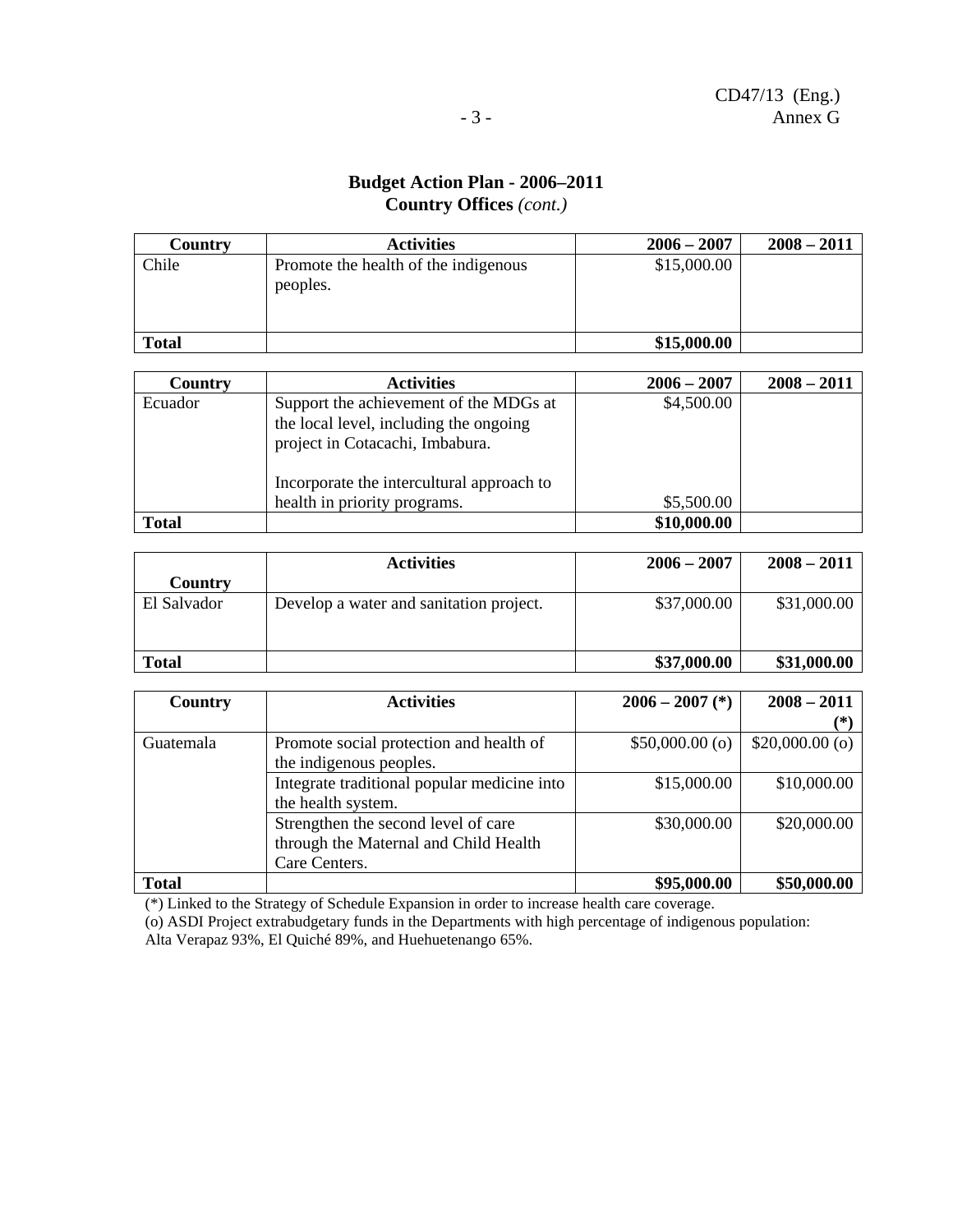## **Budget Action Plan - 2006–2011 Country Offices** *(cont.)*

| Country      | <b>Activities</b>                                                                                | $2006 - 2007$ | $2008 - 2011$ |
|--------------|--------------------------------------------------------------------------------------------------|---------------|---------------|
| Guyana       | Identify models and approaches to<br>strengthen service delivery to indigenous<br>peoples.       | \$5,000.00    |               |
|              | Strengthen human resources for<br>indigenous peoples in remote villages in<br>the Amazon region. |               | \$25,000.00   |
| <b>Total</b> |                                                                                                  | \$5,000.00    | \$25,000.00   |

| Country  | <b>Activities</b>                       | $2006 - 2007$                           | $2008 - 2011$ |  |
|----------|-----------------------------------------|-----------------------------------------|---------------|--|
| Honduras | Develop social protection project in    | Activities are part of generic projects |               |  |
|          | municipalities with indigenous          | that are implemented in areas with      |               |  |
|          | populations.                            | indigenous populations. Costs of        |               |  |
|          | Offer training in environmental health. | specific activities are not available.  |               |  |
|          | Promote healthy communities and         |                                         |               |  |
|          | nutrition.                              |                                         |               |  |

| Country      | <b>Activities</b>                            | $2006 - 2007$ | $2008 - 2011$ |
|--------------|----------------------------------------------|---------------|---------------|
| Mexico       | Incorporate ethnicity as a variable into the | \$52,000.00   |               |
|              | health information systems                   |               |               |
|              | Participate in international networks        |               |               |
|              | Disseminate results of projects              |               |               |
|              | <b>Traditional Medicine</b>                  |               |               |
| <b>Total</b> |                                              | \$52,000.00   |               |

| Countrv      | <b>Activities</b>                          | $2006 - 2007$ | $2008 - 2011$ |
|--------------|--------------------------------------------|---------------|---------------|
| Venezuela    | Improve health care of the indigenous      | \$12,000.00   |               |
|              | peoples with the intercultural approach to |               |               |
|              | health.                                    |               |               |
| <b>Total</b> |                                            | \$12,000.00   |               |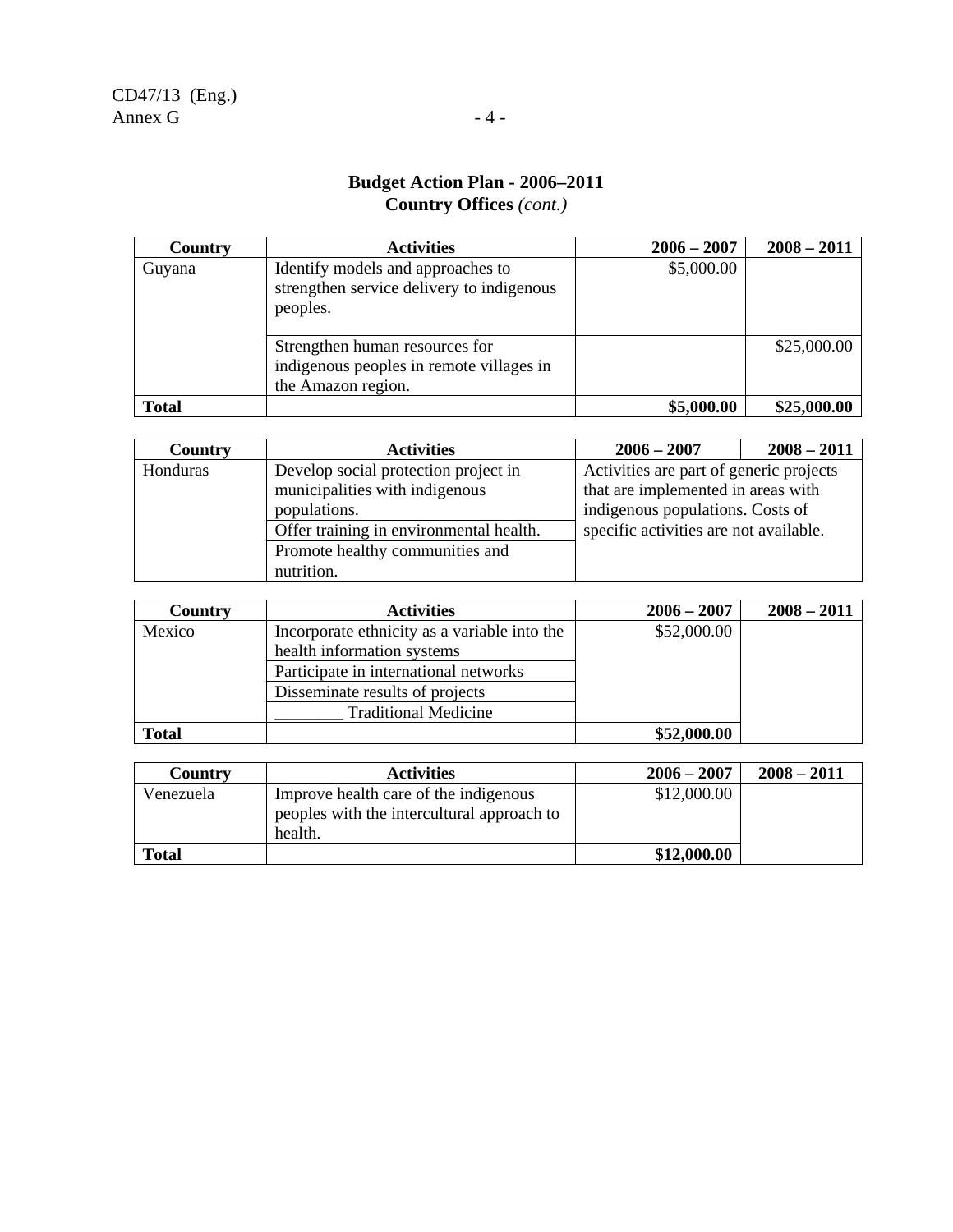## **Budget Action Plan - 2006–2011 Regional Centers**

**CEPIS** 

**Pan American Center for Sanitary Engineering and Environmental Sciences (CEPIS)** 

| <b>Activities</b> |              |                  | $2006 - 2007$ Budget $(*)$ | 2008-2011 Budget (o) |              |                  |                  |         |
|-------------------|--------------|------------------|----------------------------|----------------------|--------------|------------------|------------------|---------|
|                   | <b>Areas</b> | <b>Technical</b> | <b>Countries</b>           | Cost                 | <b>Areas</b> | <b>Technical</b> | <b>Countries</b> | Cost    |
|                   |              | <b>Units</b>     |                            | (US\$)               |              | <b>Units</b>     |                  | (US\$)  |
| (*)Project: To    | <b>SDE</b>   | <b>USB/CEPIS</b> | ARG,                       |                      |              |                  |                  |         |
| improve           |              |                  | BOL, BRA,                  |                      |              |                  |                  |         |
| environmental     |              |                  | CHI, COL,                  |                      |              |                  |                  |         |
| conditions        |              |                  | COR,                       |                      |              |                  |                  |         |
| among             |              |                  | ECU, ELS,                  | 206,049              |              |                  |                  |         |
| indigenous        |              |                  | GUA,                       |                      |              |                  |                  |         |
| communities       |              |                  | HON,                       |                      |              |                  |                  |         |
| (water and        |              |                  | NIC, MEX,                  |                      |              |                  |                  |         |
| sanitation)       |              |                  | PAN,                       |                      |              |                  |                  |         |
| $(*)$             |              |                  | PER, VEN                   |                      |              |                  |                  |         |
| (o)Regional       | <b>SDE</b>   | <b>USB/CEPIS</b> | BOL,                       |                      | <b>SDE</b>   | <b>USB/CEPIS</b> | BOL,             |         |
| Project:          |              |                  | BRA,                       |                      |              |                  | BRA,             |         |
| "Capacity         |              |                  | COL,                       |                      |              |                  | COL,             |         |
| building in       |              |                  | ECU,                       |                      |              |                  | ECU,             |         |
| indigenous        |              |                  | PER,                       | 200,000              |              |                  | PER,             | 900,000 |
| communities       |              |                  | VEN.                       |                      |              |                  | VEN.             |         |
| from the          |              |                  | También:                   |                      |              |                  | ARG,             |         |
| Andean and        |              |                  | ARG,                       |                      |              |                  | CHI,             |         |
| Amazonian         |              |                  | CHI, SUR,                  |                      |              |                  | SUR,             |         |
| regions in        |              |                  | <b>GUY</b>                 |                      |              |                  | <b>GUY will</b>  |         |
| managing of       |              |                  |                            |                      |              |                  | be also          |         |
| environmental     |              |                  |                            |                      |              |                  | included         |         |
| risks."           |              |                  |                            |                      |              |                  |                  |         |
|                   |              |                  |                            |                      |              |                  |                  |         |

**(\*) Project will conclude in June, 2006.** 

**(o) Budget should be approved by PAHO and donors.**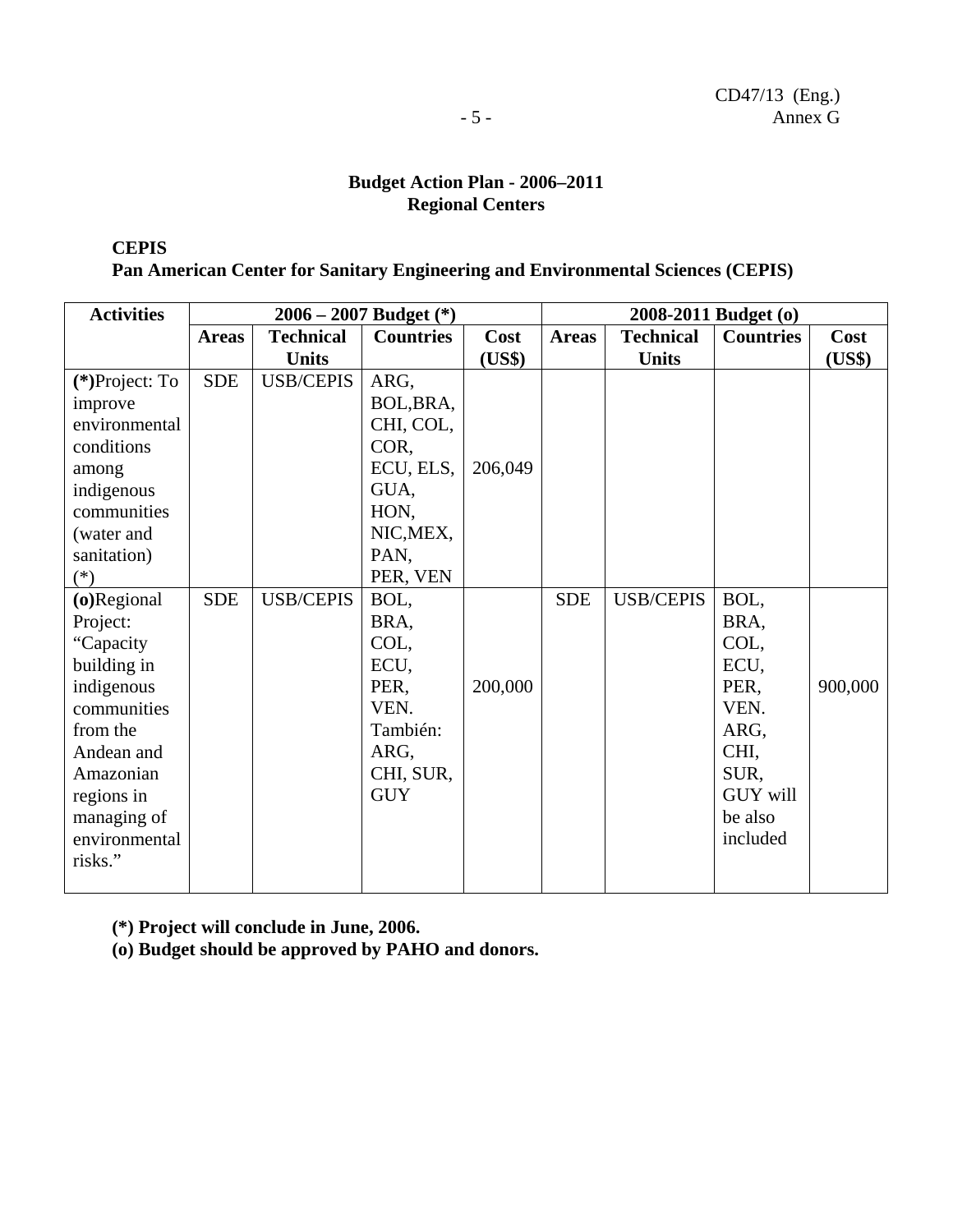#### **Glossary**

#### **Indigenous Peoples**

ILO Convention 169, Article 1, concerning Indigenous and Tribal Peoples in Independent Countries (1989) recognizes as *indigenous* that distinct section of the national community which is understood to consist of: ". . . peoples in independent countries who are regarded as indigenous on account of their descent from the populations which inhabited the country, or a geographical region to which the country belongs, at the time of conquest or colonization or the establishment of present state boundaries and who, irrespective of their legal status, retain some or all of their own social, economic, cultural, and political institutions." The concept of a *people* refers to the set of traits that characterize a human group in territorial, historical, cultural, and ethnic terms and give it a sense of identity.

#### **Holistic Approach to Health**

Indigenous peoples have a holistic view of the world; thus, they define health in terms of complete well-being, represented in the "the harmony of all the elements that comprise health"; that is, the right to have their own understanding and control over their own lives, and the right "of human beings to live in harmony with nature, with themselves, and with each other to achieve complete well-being and individual and collective spiritual fulfillment and peace."

In other words, the holistic approach assumes that the whole is greater than the sum of its parts. By incorporating several paradigms based on indigenous perspectives, health finds expression through the dynamic relationships and equilibrium among the inseparable components of the individual (physical, mental, emotional, and spiritual) and the collective (ecological, political, economic, cultural, social and, once again, spiritual). This holistic conception of health encompasses the biological, psychological, social, and spiritual well-being of an individual and his or her social community under conditions of equity.

#### **Intercultural Approach to Health**

The intercultural approach to health is understood as a balance among different knowledges, beliefs, and cultural practices regarding health and disease, life and death, as well as biologic and social issues, expressed not only through visible manifestations but under a spiritual cosmic dimension.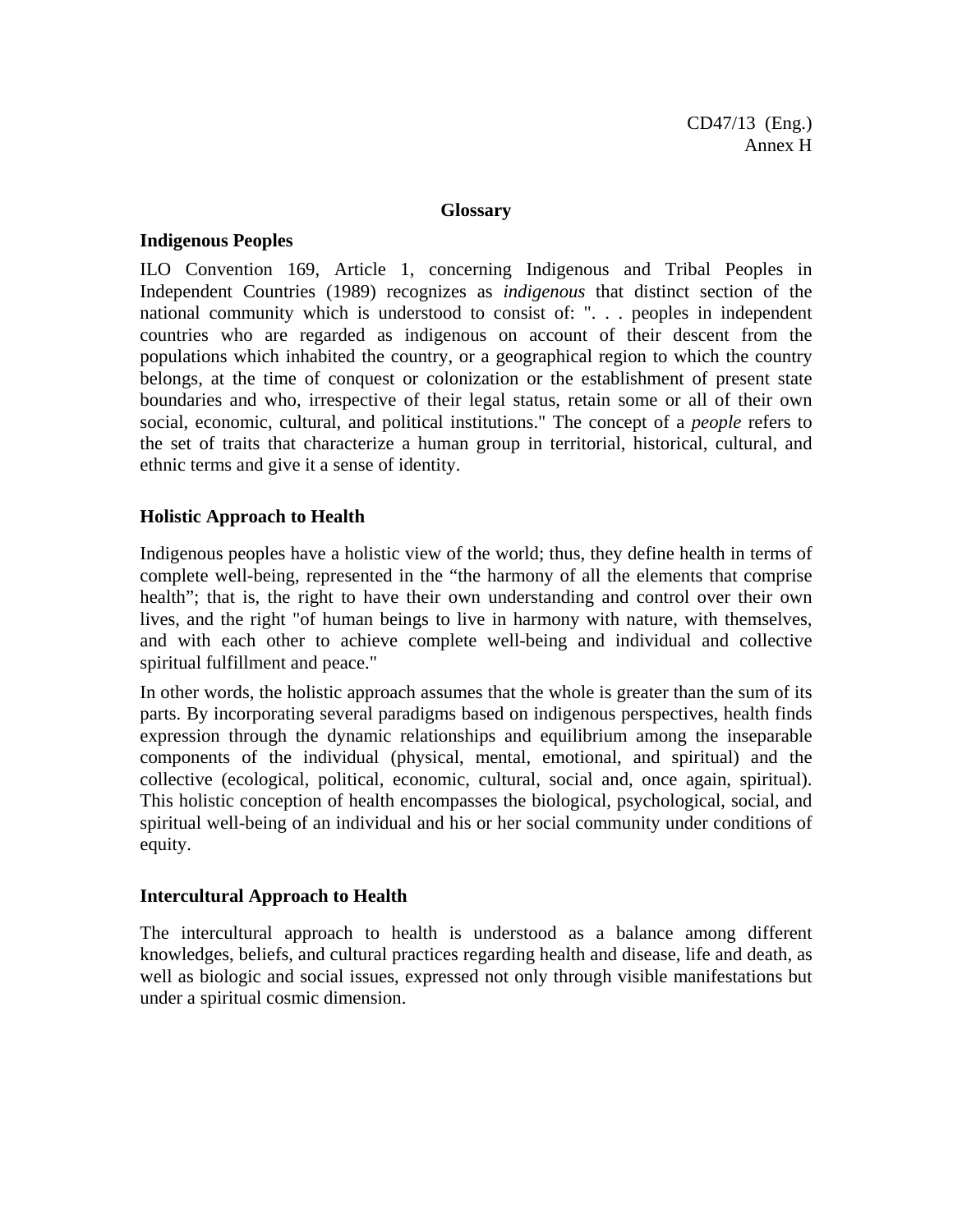CD47/13 (Eng.) Annex H  $-2$  -

## **Traditional Medicine**

Traditional medicine is the sum total of the knowledge, skills, and practices based on the theories, beliefs, and experiences indigenous to different cultures, whether explicable or not, used in the maintenance of health as well as in the prevention, diagnosis, improvement, or treatment of physical and mental illness.

## **Complementary/Alternative Medicine (CAM)**

The terms "complementary medicine" or "alternative medicine" are used interchangeably with traditional medicine in some countries. They refer to a broad set of health care practices that are not part of that country's own tradition.

## **Conventional Medicine**

Medicine based in biomedical principles and practiced by holders of a medical degree (M.D.) or doctor of osteopathy degree (D.O.) and by their allied health professionals, such as physical therapists, dentists, psychologists, and nurses. Other terms for conventional medicine include allopathy and allopathic medicine; Western medicine, mainstream medicine, orthodox medicine, and regular medicine; and biomedicine.)

#### **Traditional Healers**

Traditional healers are local health specialists whose abilities to heal are said to be their birth right. Generally these individuals start training and working at an early age. The abilities of others may be revealed later in life as a result of a severe illness or a neardeath experience. Some may go on fasts or on a vision quest where their gifts and their responsibilities are revealed and explained to them by the spirits. Some may work with plants, some may counsel, and some may heal with their hands and through ceremonies. Traditional healers are diverse and are named according to their skills and special knowledge. For instance, on the Atlantic Coast of Nicaragua, they are called *obiaman, sukias*, *dopi*; in the Amazonian region, the spiritual leader is the *shaman*; in the Andean region, traditional healers are called *hierbateros, fregadores, hueseros, limpiadores de mal viento, llamadores de la sombra, parteras, chupadores, etc*.

## **Culturally and Linguistically Appropriate Services**

Health care services that ensure that patients/consumers receive effective, understandable, and respectful care that is provided in a manner compatible with their cultural health beliefs and practices and preferred language. Culturally and linguistically appropriate services should be integrated throughout an organization and undertaken in partnership with the communities being served.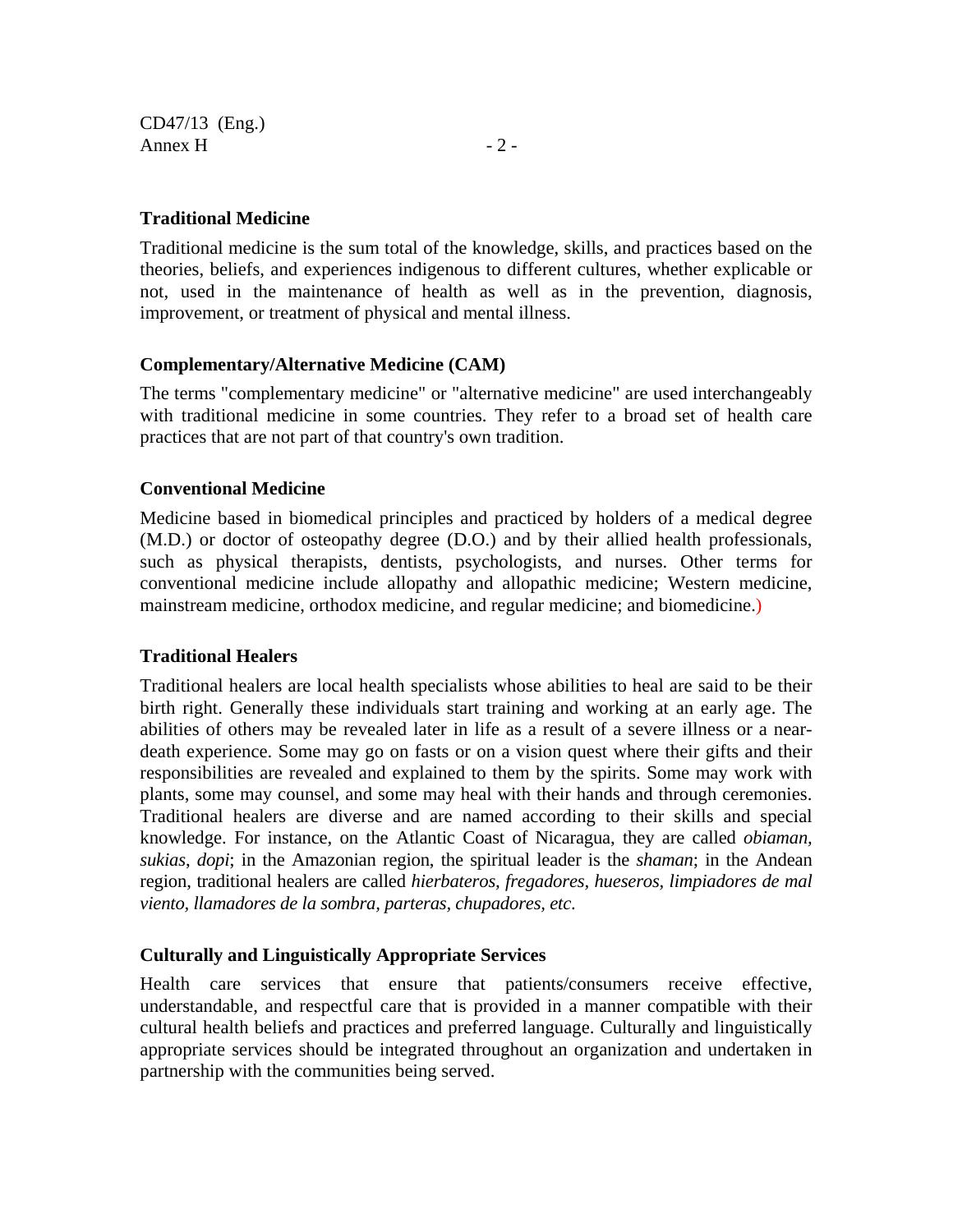

PAN AMERICAN HEALTH ORGANIZATION WORLD HEALTH ORGANIZATION



# **138th SESSION OF THE EXECUTIVE COMMITTEE**

*Washington, D.C., USA, 19-23 June 2006*

CD47/13 (Eng.) Annex I

# *RESOLUTION*

# *CE138.R18*

## **HEALTH OF THE INDIGENOUS PEOPLES IN THE AMERICAS**

### *THE 138th SESSION OF THE EXECUTIVE COMMITTEE,*

 Having reviewed the report on the health of the indigenous peoples in the Americas (Document CE138/13),

#### *RESOLVES:*

 To recommend to the 47th Directing Council the adoption of a resolution along the following lines:

#### *THE 47th DIRECTING COUNCIL,*

 Recognizing the progress achieved by the Health of the Indigenous Peoples Initiative and cognizant of the findings of the evaluation of the International Decade of Indigenous People of the World;

 Taking note of the existence of inequities in health and access to health care services that affect more than 45 million indigenous people living in the Region of the Americas; and

 Considering that the attainment of the internationally agreed-upon health-related development goals, including those contained in the United Nations Millennium Declaration, cannot be reached unless the specific health needs of excluded populations, such as the indigenous peoples, are addressed,